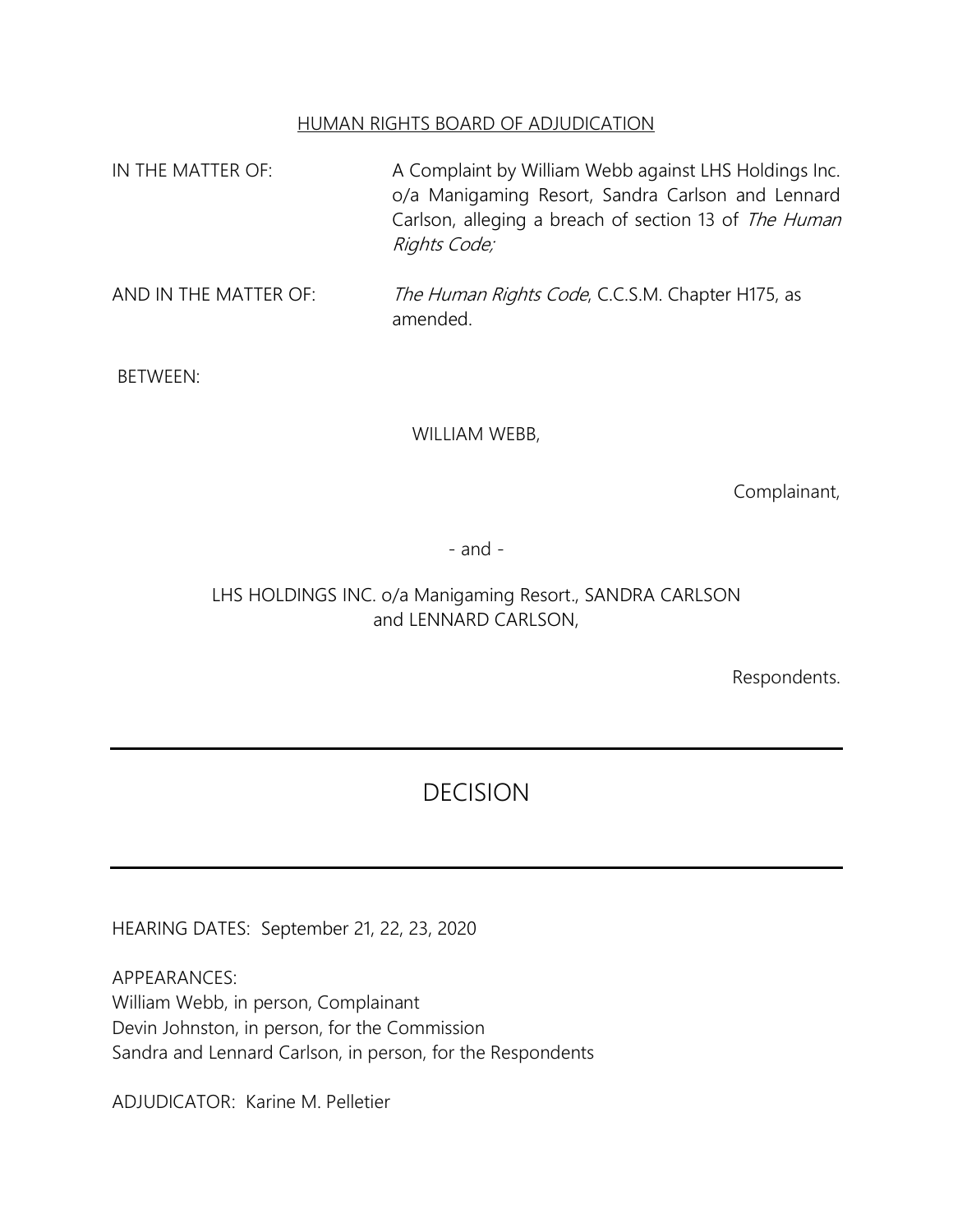#### I. INTRODUCTION

- 1. On or about October 27, 2014, Mr. Webb submitted a complaint of discrimination to the Commission (the "Complaint"). Mr. Webb alleges that the Carlsons discriminated against him in the provision of services on the basis of disability, including reliance on a service animal, contrary to section 13 of The Human Rights Code ("The Code").
- 2. The hearing proceeded in-person on September 21 and 22, 2020.
- 3. At the conclusion of the evidentiary phase of the hearing, the Carlsons confirmed that they did not dispute that Mr. Webb suffers from a disability, for which he is reliant on a guide dog. Further, they acknowledged that Mr. Webb had established, on the evidence presented, a *prima facie* case of discrimination under *The Code*. Therefore, the Carlsons' defence to the acknowledged *prima facie* discrimination rests solely upon it proving that their actions and their No Pet Policy (the "Policy") was applied in good faith and was objectively justifiable. The Carlsons further contend that they attempted to accommodate Mr. Webb to the point of undue hardship.

### II. BACKGROUND FACTS

- 4. While some evidence was presented at the hearing, most of the evidence was presented by way of an Agreed Statement of Fact, which provides as follows:
	- 1. William Webb is an individual who currently resides in the Province of British Columbia.
	- 2. Kerry Webb and William Webb (collectively, the "Webbs") were married spouses at the time of the events giving rise to the complaint.
	- 3. Sandra Carlson and Lennard Carlson (collectively, the "Carlsons") are married spouses. The Carlsons were formerly the shareholders and owners of LHS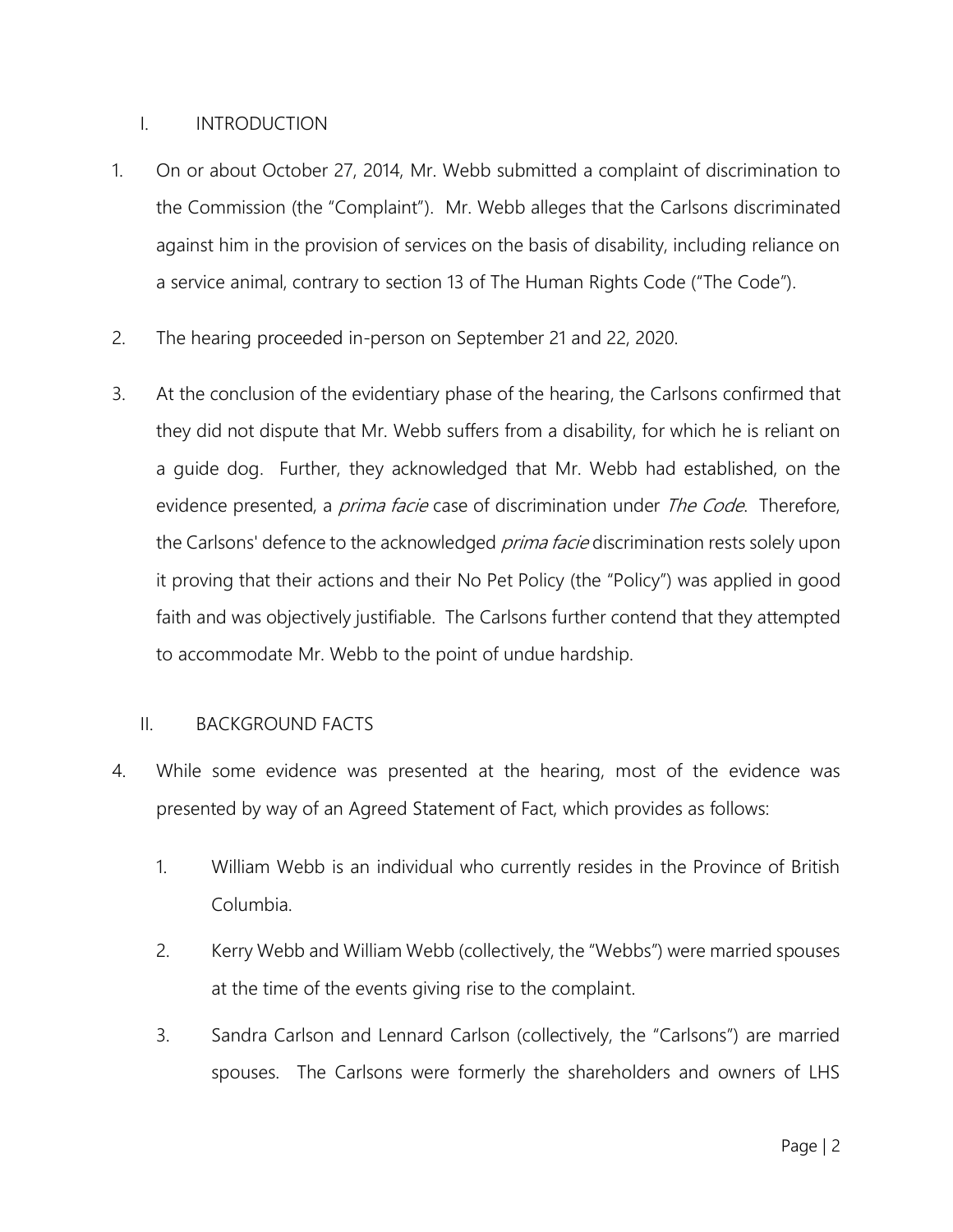Holdings Inc. and operated the Manigaming Resort at Clear Lake in the Province of Manitoba.

- 4. Subsequent to the matters at issue in this adjudication, the Carlsons sold their interest in LHS Holdings Inc. through a share purchase agreement with Greg H. Ryz and Linda P. Ryz made September 24, 2014.
- 5. William Webb has been diagnosed with post-traumatic stress disorder. He relies on a service animal to help him cope with this condition. At the time of the events giving rise to the complaint, he relied on a service dog named "Spencer".
- 6. In August 2014, Kerry Webb booked a reservation for herself, William Webb, and their two children then aged 4 years old and 1 year old to stay at the Manigaming Resort from August 29<sup>th</sup>, 2014 to September 1<sup>st</sup>, 2014. The reservation was confirmed by the Manigaming Resort.
- 7. The Webbs, together with their children and Spencer, arrived at the Manigaming Resort on August 29, 2014.
- 8. Upon arriving at the Manigaming Resort, a number of discussions occurred involving both the Webbs and the Carlsons. The Parties do not agree on the specific details of these conversations.
- 9. The Webbs ultimately did not stay at the Manigaming Resort.
- 10. The Webbs' deposit for the reservation was fully refunded. As a result, the Manigaming Resort received no payment for the reservation.
- 11. On October 29, 2014, William Webb filed a (sic) complaint number 14 EN 262 with the Manitoba Human Rights Commission, alleging that LHS Holdings o/a Manigaming Resort contravened sections 13 and 19 of The Human Rights Code.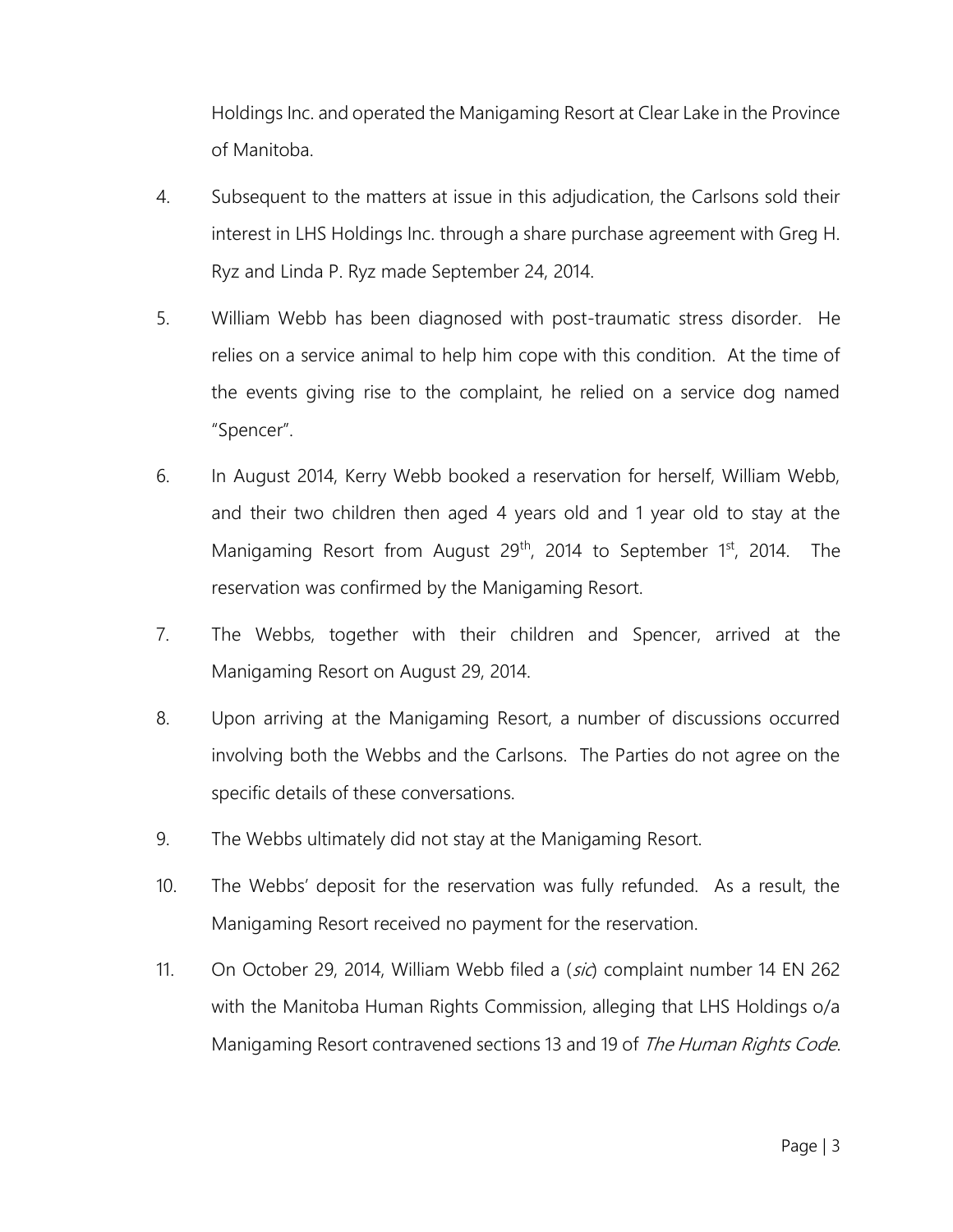- 12. On August 6, 2015, Lennard Carlson submitted a written reply to the complaint to the Manitoba Human Rights Commission.
- 13. Following an investigation of the complaint, the Manitoba Human Rights Commission requested that the Chief Adjudicator designate an adjudicator to adjudicate this complaint, but only as it relates to an alleged contravention of section 13 of The Human Rights Code.
- 14. On October 2, 2019, Adjudicator Karine Pelletier was designated as a Board of Adjudication to hear and decide this complaint.
- 15. On July 22, 2020, Adjudicator Karine Pelletier issued an Interim Decision amending the complaint to add Sandra Carlson and Lennard Carlson as Respondents.
- 5. Further evidence was led relating to Mr. Webb's medical condition and his reliance on a service animal to address his medical needs. The Commission called as a witness George Leonard, a master trainer with an organization named MSAR, who provided evidence about Spencer's training and certification.
- 6. The remaining evidence related to the incident in question, that resulted in the Webbs cancelling their reservation with the Manigaming Resort. The uncontested evidence was that the Webbs, upon arriving at the Manigaming Resort, were initially advised that they would not be permitted to stay at the resort, as they had along with them an animal. Once Spencer was identified as a service animal, further discussions ensued, and the Carlsons offered the opportunity for the Webbs to stay at the resort, provided that they abide by certain terms and conditions, including that the service animal use the rear door to the unit, and not be allowed to use the courtyard of the resort (where the pool and other shared amenities were located). They reasoned that this was a reasonable request, as all guests of the resort were required to use the rear door to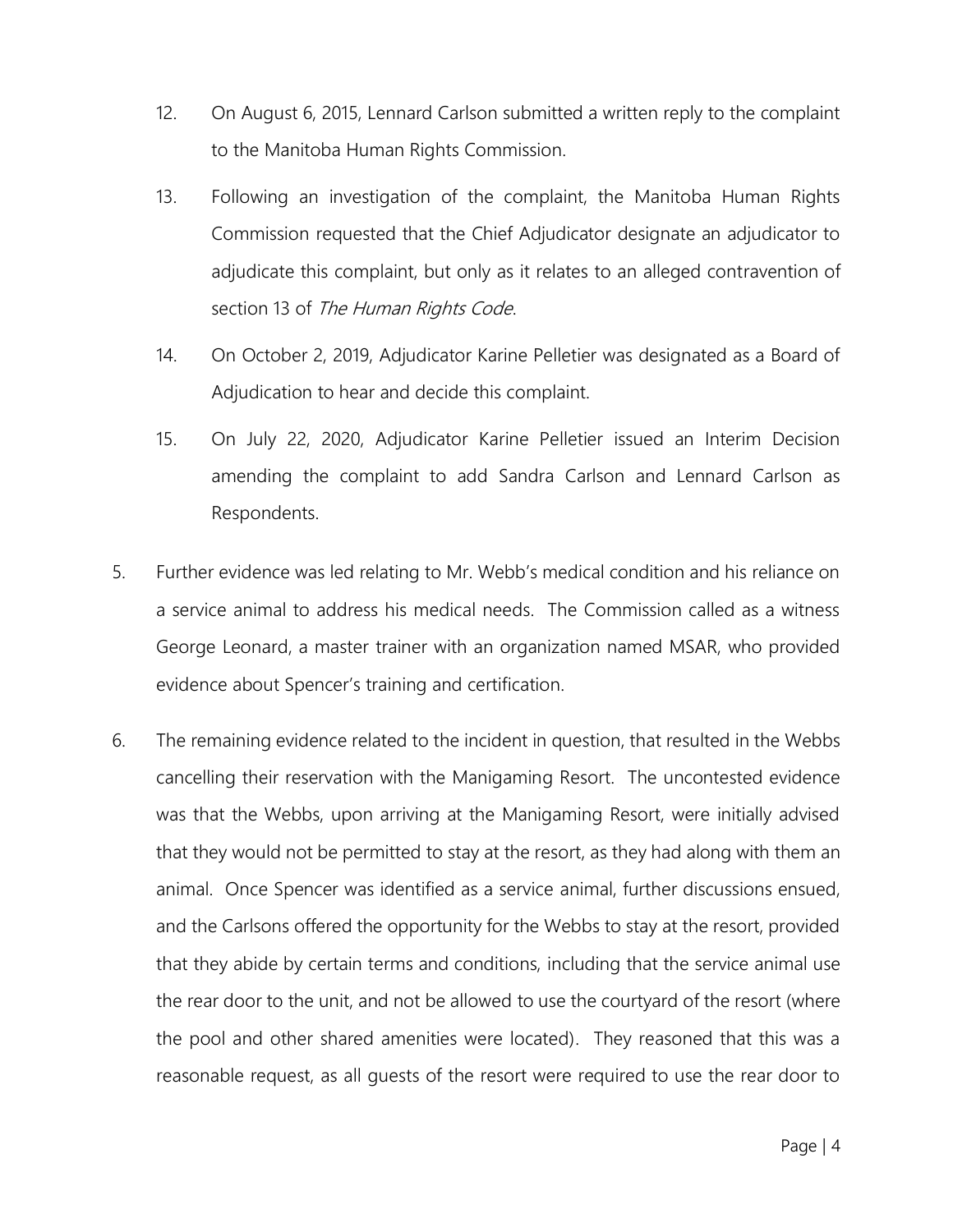their respective units after 9 p.m. As a result of the adjudicator's question, Lennard Carlson confirmed the statement in his Reply that it was also a condition that the service animal not be left alone in the unit.

- 7. The Webbs found these conditions to be unacceptable, and insisted that they be permitted to stay at the resort, without conditions. Mr. Webb testified that, while he did not propose any alternative accommodation, he was only requesting access to the unit that they had previously booked, and to be treated no different than any other guest of the resort. In any event, Mr. Webb testified that the tone of the conversation led him to believe that the Carlsons were inflexible in their approach.
- 8. A significant amount of time at the hearing was spent discussing Mr. Webb's and Mr. Carlson's tone and demeanour. Mr. Leonard advised that, when he was on the phone with Mr. Webb, he heard people yelling in the background. Mr. Webb testified that Mr. Carlson angry, and he was clearly agitated by the exchange. Mr. Carlson testified that Mr. Webb was angry, and that he was yelling. Ms. Webb testified that, while there may have been raised voices, at no time did Mr. Webb yell, as suggested. In fact, she testified that she was proud of the way he had comported himself in this exchange. And Mrs. Carlson testified that Mr. Webb was visibly shaken and angered by the discussion.
- 9. As the dispute over the proposed accommodation between Mr. Webb and the Carlsons progressed, Mr. Webb acknowledged that he was frustrated. When it became clear that the Carlsons were insistent on what he considered to be unreasonable terms and conditions, Mr. Webb decided to cancel the reservation and determined that it would be unwise to conduct business with the Manigaming. Before doing so, he testified that he offered the opportunity for the Carlsons to consult with someone to discuss what the consequences might be if they refused service to an individual suffering from a disability. In fact, Mr. Webb had George Leonard on the telephone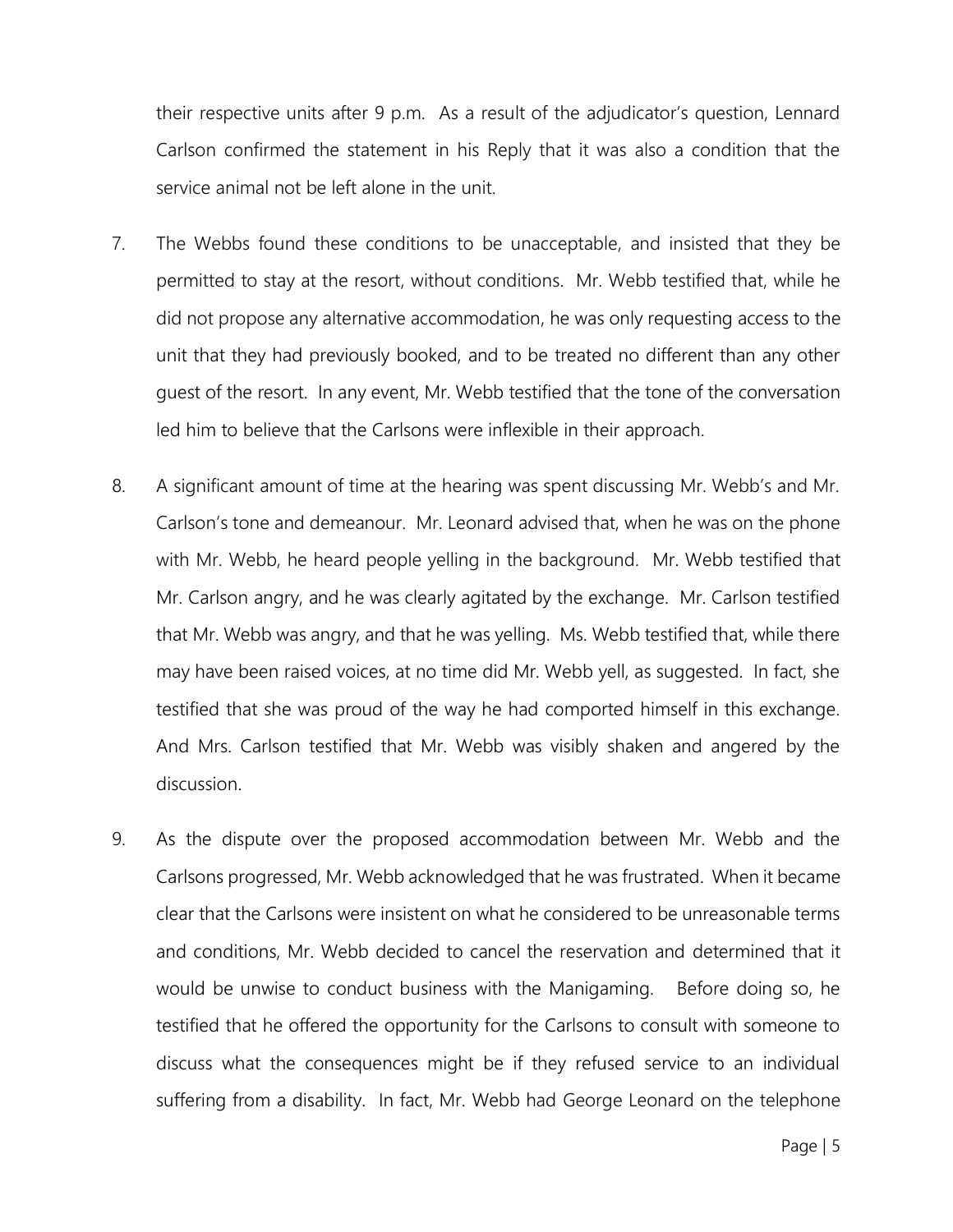and offered that the Carlsons speak to him before they denied the Webbs the opportunity to stay at the resort, without imposing what they considered to be unreasonable conditions.

- 10. The Carlsons testified that, though they recognize that Spencer is a service animal, they reasoned that their Policy was standard practice in the hospitality industry. The Carlsons testified that they considered a number of options in attempting to accommodate Mr. Webb, even though they did not have any advance notice or any type of request for an accommodation, or any indication that the Webbs would be arriving at the resort accompanied by a service animal.
- 11. The Carlsons recalled that this particular weekend was one of the busiest weekends in the summer, and that the resort was fully occupied. They testified that they were informed of the request for an accommodation at the last hour, once other guests had already occupied all other suites in the resort, leaving a single unit available for the Webbs. If they had moved the Webbs to another, more suitable location, it would have required the Carlsons to evict or displace a guest, which was neither reasonable, nor feasible. However, they remarked that if they had advance notice of the request for accommodation, the Carlsons would have been better equipped to accommodate the Webbs. In the absence of any advance request, the Carlsons testified that they were limited in attempting to locate suitable accommodations for Mr. Webb.
- 12. The Carlsons considered the possibility of accommodating Mr. Webb by imposing what they considered to be reasonable conditions (that the service animal use the rear door to the unit; not be allowed to use the courtyard of the resort; and not be left unaccompanied). The Carlsons advised that they were attempting to strike the right balance between the rights of the guests of the resort, and the Webbs. The Carlsons testified that they were trying to find a solution that would allow Mr. Webb to use and enjoy the room and the resort's amenities, while also ensuring that other guests could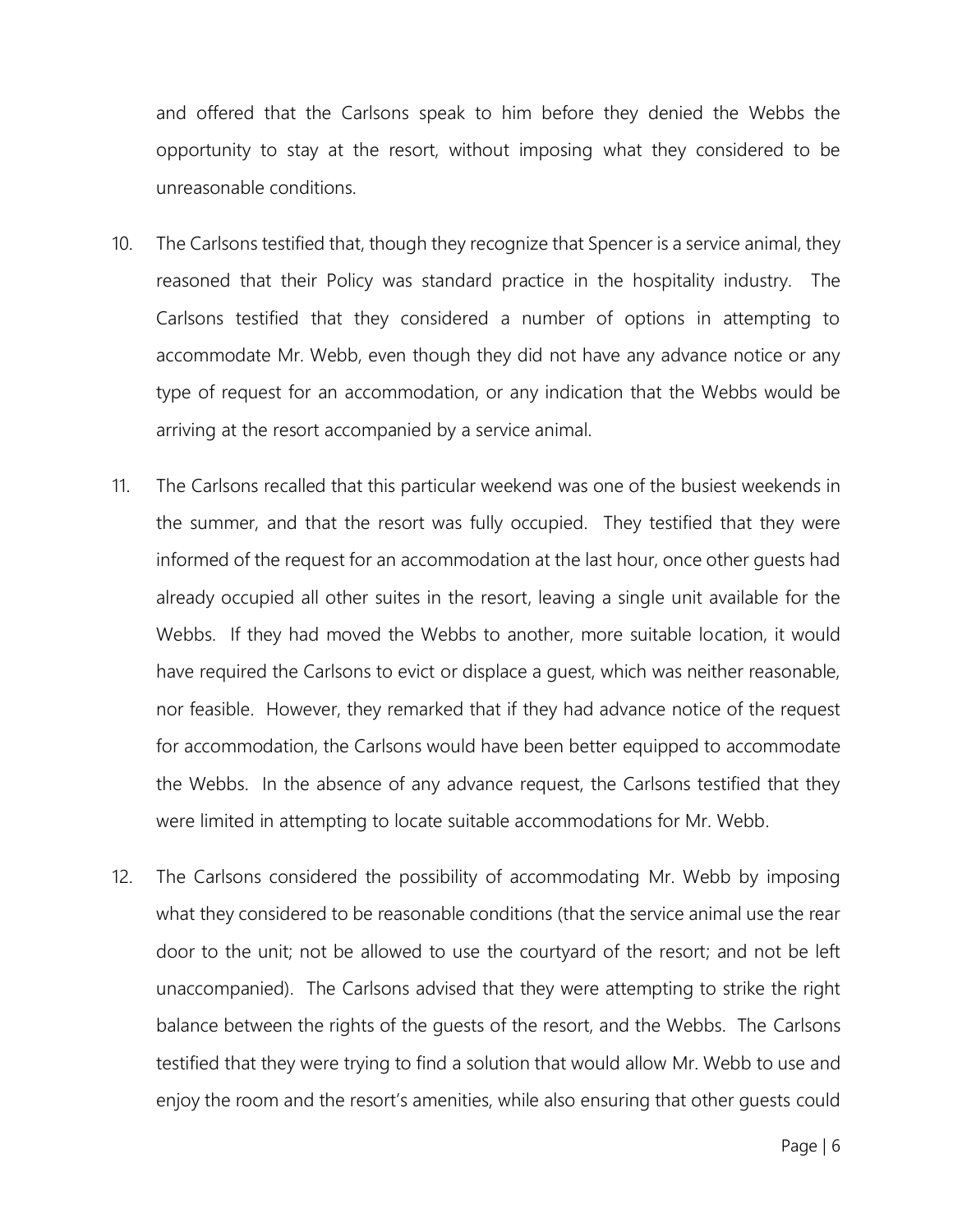enjoy their holiday safely and without disruption; to ensure the safety of the animal, who may be distracted by children and other guests; and to minimize costs associated with any clean up required as a result of allowing the animal on the property.

- 13. While the Carlsons were prepared to absorb all costs required to clean the unit, they were not prepared to absorb additional costs for the clean up of the courtyard. From their perspective, the costs associated with cleaning up of the unit on its own would have consumed much of their profit. To be responsible for the additional costs required to clean the courtyard would have led to a total loss of income for the Carlsons.
- 14. Further, and in any event, the Carlsons testified that the Webbs did not propose any reasonable or alternative accommodation that would have adequately satisfied them that their concerns relating to the service animal were being addressed.
- 15. In cross-examination, Mr. Carlson confirmed that he did not have any specific knowledge of any guest who would have had concerns with Spencer, or if there was any specific guest who suffered from allergies. He advised that they neither acquired, nor retained this type of information.
- 16. It was unclear from the evidence that the Webbs understood from the Carlsons that there was a rear door to the unit. The Webbs testified that the proposed accommodation was unacceptable as it would have deprived them of the full use and enjoyment of the resort, which included a courtyard, a pool, and other shared amenities. Further, they added that the Carlsons had informed them that if Spencer made a noise, they would be asked to leave. The Webbs did not find these terms reasonable or acceptable.
- 17. In any event, Mr. Webb confirmed that he did not expect to receive alternative accommodation. Mr. Webb only sought the room which he and his family had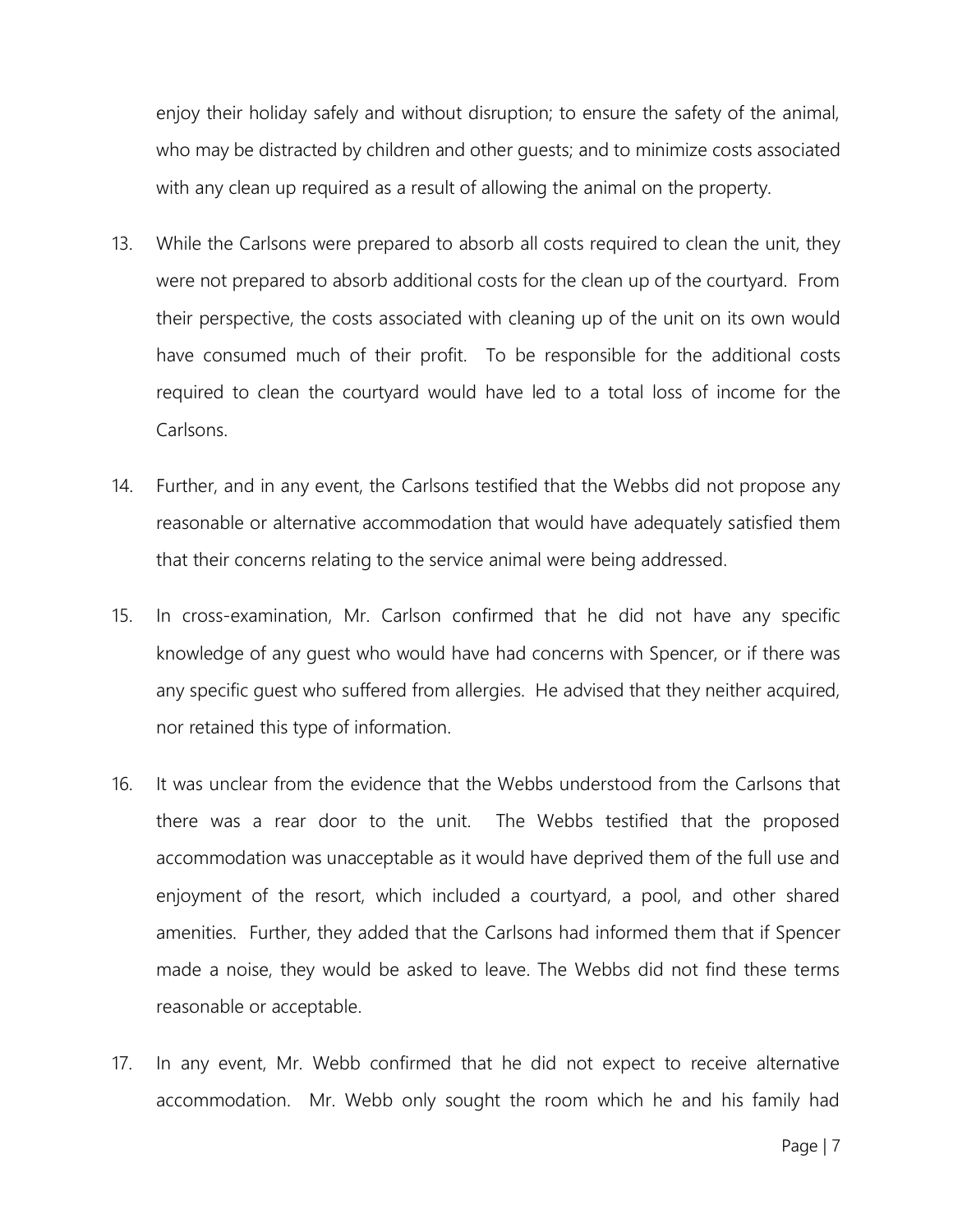previously reserved, with the opportunity to fully utilize the common areas of the resort. He advised that he was not seeking any special treatment, or particular accommodation.

- 18. The Carlsons testified that, once it became apparent that the Webbs were not prepared to accept the proposed accommodation, Ms. Carlson attempted to contact each of the seventeen resorts in the Clear Lake region to attempt to locate a vacancy for the Webbs. As it was a very busy weekend, Ms. Carlson testified that she was unable to find alternative accommodation for the Webbs.
- 19. The Webbs testified that they were able to secure substandard accommodation, described by Mr. Webb as a "dump". It had no amenities, only one bed for four people, no heat and a small black and white television.
- 20. The Webbs testified that they not only lost the opportunity to stay at the Manigaming Resort, but also suffered financial loss as a result. While acknowledging that they were reimbursed by the Carlsons, they were required to find alternative accommodation on a busy long weekend. The cost per night was more than they had anticipated paying at the Manigaming Resort. They testified that, as a result of the additional expense, they were required to cut their vacation short and cancel a fishing boat that they had rented.
- 21. The Carlsons testified that, while the alternative accommodation secured may not have had the same amenities as the Manigaming, the Webbs were able to find accommodation in the area on a busy long weekend. The Carlsons testified that they witnessed the Webbs around town over the weekend, and they appeared to be enjoying themselves.
- 22. Mr. Webb countered that the weekend was not enjoyable for his perspective, and the experience left his distressed. He spent most of the weekend in the rented room, and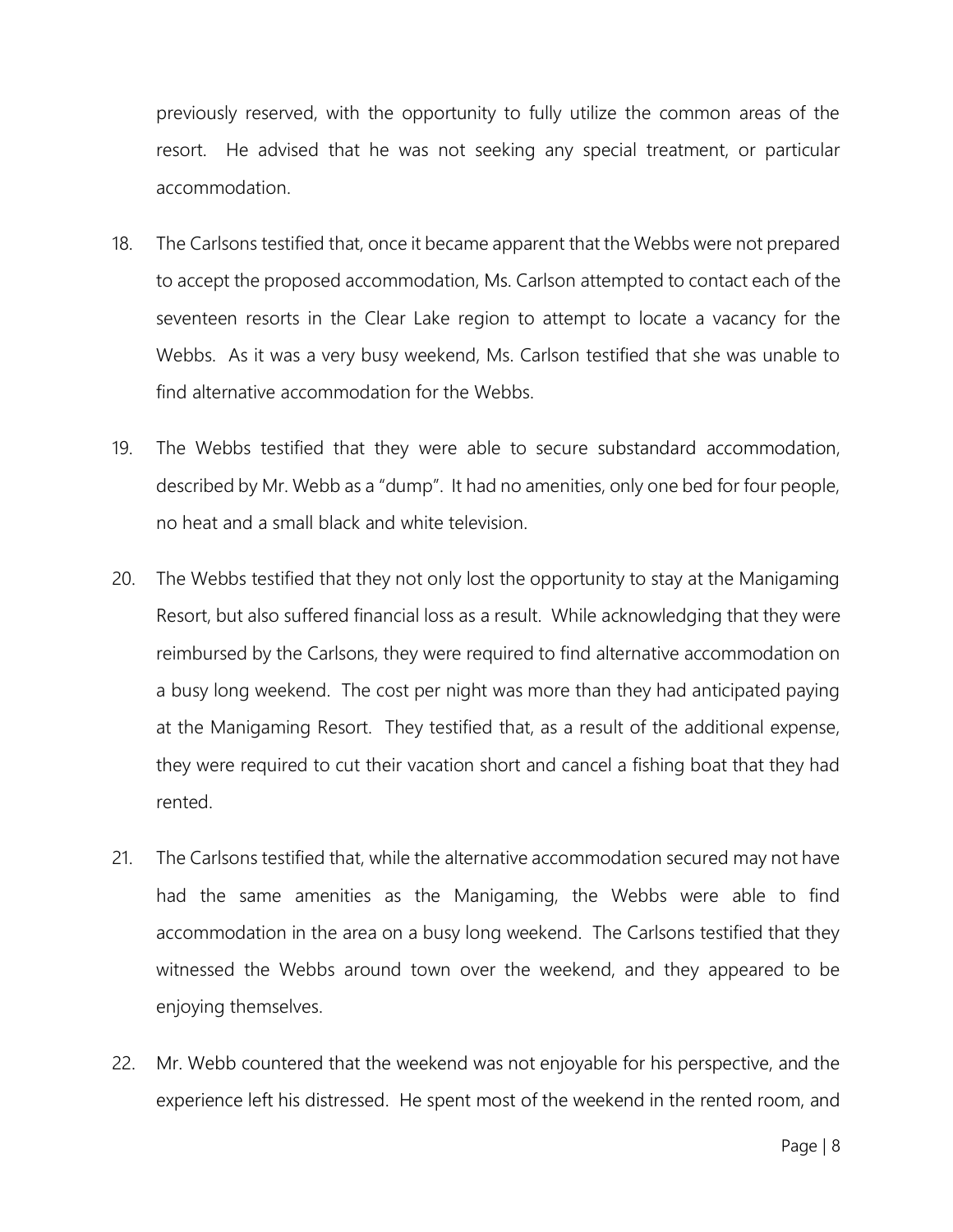they cut their trip short as a result of the additional expenses. He explained that this event was devastating to him, and that his mental health regressed significantly following this incident. Ms. Webb confirmed that much of the progress that had been gained as a result of acquiring Spencer was lost following the incident at the Manigaming Resort, and that shortly thereafter, Mr. Webb was hospitalized due to a suicide attempt. As a result of the discriminatory treatment endured that led to a deterioration in his health, Mr. Webb seeks to be compensated.

23. The Carlsons do not deny that Mr. Webb was affected by the incident, but deny that their actions led to the regression described by Mr. Webb. They pointed out that Mr. Webb had a pre-existing condition, with periodic suicidal ideation, including an unsuccessful attempt a few months earlier. The Carlsons argued that any deterioration in his health could not be solely attributed to them or the incident in question.

#### III. ISSUES

- 24. As the Carlsons acknowledged that Mr. Webb has established a *prima facie* case of discrimination, the issue is whether the Carlsons can rely on Section 13 of The Code to justify the discrimination. In so doing, the onus is on the Carlsons to prove, on a balance of probabilities, that *bona fide* and reasonable cause exist for the discrimination and that they attempted to accommodate Mr. Webb to the point of undue hardship.
- 25. The Carlsons may satisfy their onus by demonstrating that they offered reasonable accommodation and could not accommodate Mr. Webb further without causing undue hardship.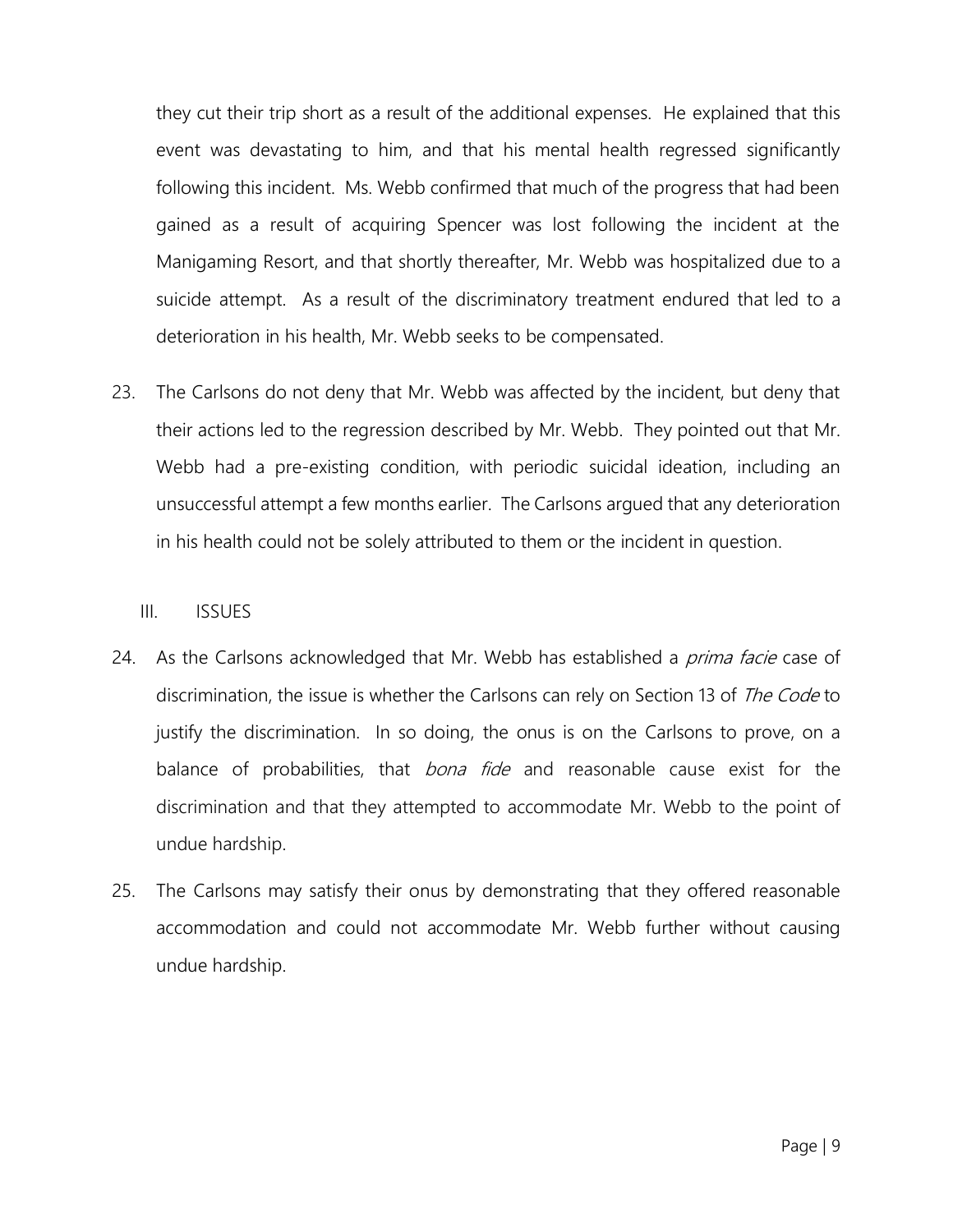#### IV. POSITIONS OF THE PARTIES

26. In light of the Carlsons' acknowledgement that Mr. Webb has established a *prima facie* case of discrimination, I have not reproduced in detail the Commission's and Mr. Webb's respective submissions on the issue of establishing a *prima facie* case of discrimination. Rather, I have summarized their position on the issue outlined above, of whether *bona fide* and reasonable cause exist for the discrimination, and whether the Carlsons attempted to accommodate Mr. Webb to the point of undue hardship.

(a) For the Commission

- 27. The Commission contends that the Carlsons have failed to provide *bona fide* and reasonable cause for the discrimination against Mr. Webb, and have failed to demonstrate that they attempted to accommodate him to the point of undue hardship
- 28. The Commission outlines that the Webbs specifically elected to book a room at this particular resort, given the amenities offered. They were familiar with the resort, as they had stayed there a few years earlier. They were looking forward to spending time together, as a family. When they arrived after a long drive, they were met with resistance from the owners, who initially attempted to deny them entry as they were accompanied by what they assumed to be a pet. Once it was explained to the Carlsons that Spencer was a service animal, they nevertheless insisted on their Policy, but were prepared to provide the Webbs the opportunity to stay only if they accepted certain conditions or limitations: the animal could neither be in the courtyard, nor enter the suite through the courtyard; if the animal was disruptive, the Webbs would be asked to leave the hotel; and the animal could not be left unattended.
- 29. From the Commission's perspective, the Carlsons' proposal would have deprived Mr. Webb the enjoyment of the shared amenities and features of the resort. Rather than reasonably accommodating Mr. Webb and his family in the unit that they had rented,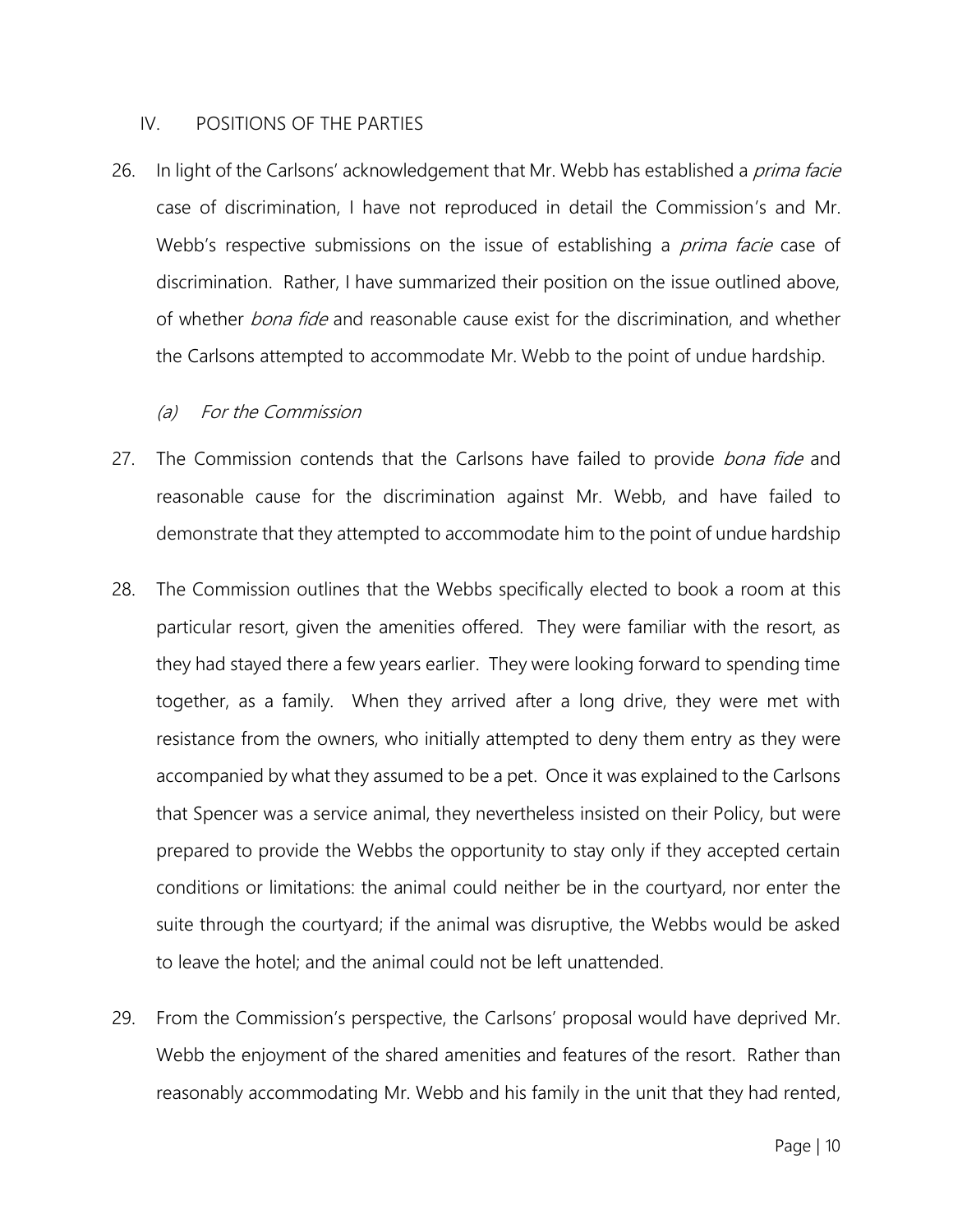they were required to find inferior, more expensive accommodation, that did not provide them the same level of amenities or comfort. The experience was extremely distressing to the Webbs, who had to cut their trip short as a result.

- 30. The Commission submits that, while their Policy was not intended to target a specific group, it had an adverse and differential effect on Mr. Webb as a result of his reliance on a service animal.
- 31. The Commission relied on the decision in *British Columbia (Superintendent of Motor* Vehicle) v. British Columbia (Council of Human Rights), [1999 CanLII 646 \(SCC\),](https://www.canlii.org/en/ca/scc/doc/1999/1999canlii646/1999canlii646.html) [1999] 3 S.C.R. 868. ("Grismer"), which describes the framework for considering whether *bona* fide and reasonable justification exist for the discrimination. In *Grismer*, the Supreme Court of Canada set out that a service provider must demonstrate that a policy is:
	- (1) For a purpose or a goal that is rationally connected to the provision of the service;
	- (2) Adopted in good faith, in the belief that it is necessary for the fulfillment of a legitimate service-related purpose or goal; and
	- (3) Reasonably necessary to accomplish the legitimate service-related purposes.
- 32. The Commission focussed on the third component of the test: that the Policy was reasonably necessary to accomplish a business-related purpose, in the sense that Mr. Webb could not reasonably be accommodated without the Carlsons incurring undue hardship.
- 33. The Commission submits that the Policy treats an individual reliant on a service animal more harshly than other guests as a result of their disability, by imposing restrictions that would limit their ability to enjoy the property and its amenities in the same way as other guests. The Commission contends that the Carlsons' suggestion that the Policy is necessary to address guest concerns such as allergens, damage and disturbance,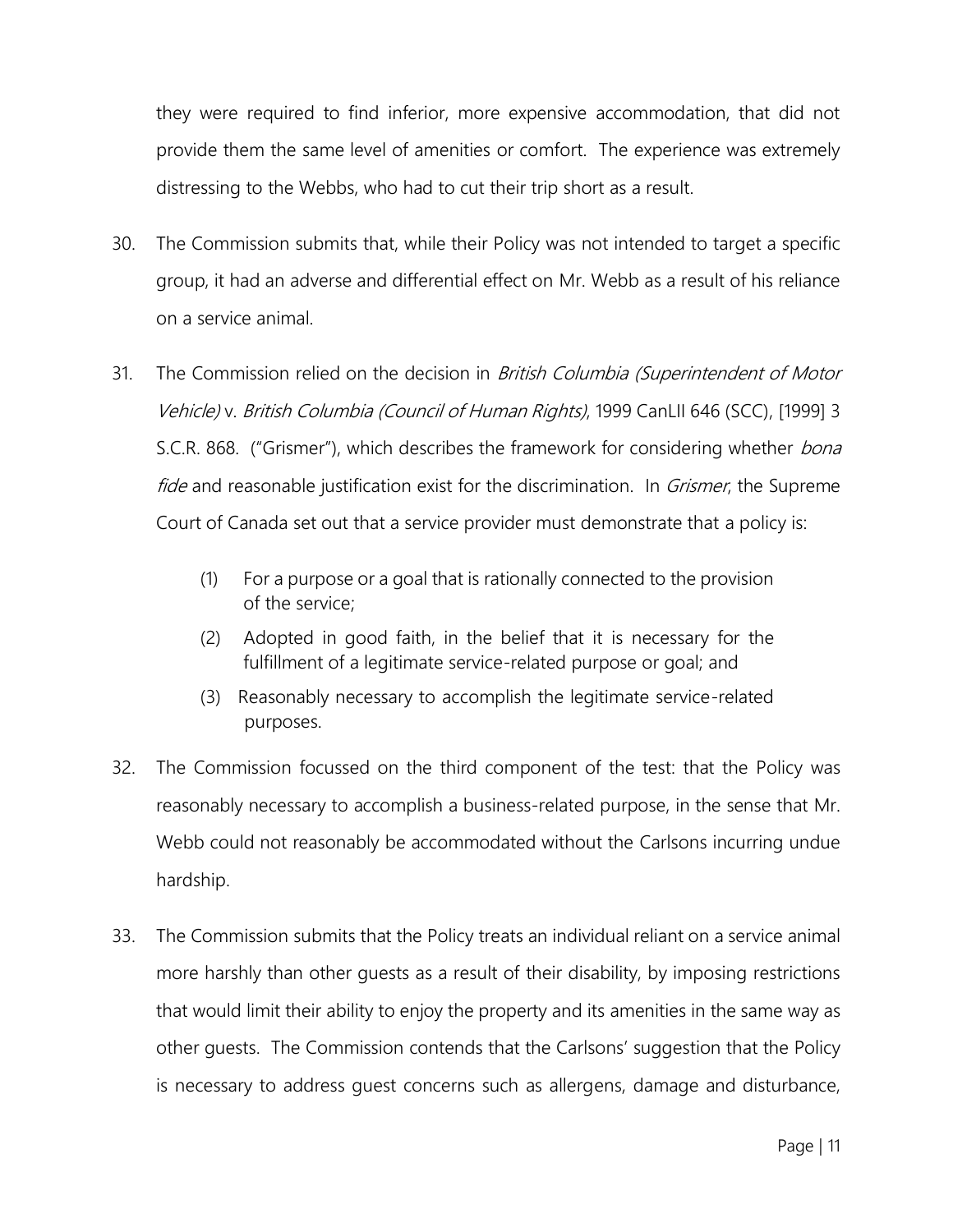was not borne out in the evidence. In fact, the Commission argues that the Carlsons did not call any evidence to suggest that it was necessary to impose the Policy in this particular instance, given the expressed concerns of guests, or that the service animal was not housetrained or disruptive. Instead, the evidence demonstrated that the animal was a highly trained animal for specific duties, and that these tasks were related to Mr. Webb's disability.

- 34. The Commission submits that service providers are under a legal obligation to ensure services are accessible to individuals with protected characteristics under The Code. In light of the evidence presented, the Commission contends that the Carlsons have not shown that the discrimination was *bona fide* and reasonable.
- 35. The Commission also outlines that, as a result of this event, Mr. Webb's health was significantly impacted. While acknowledging that this deterioration cannot be solely attributed to one cause, from the Commission's perspective, it is reasonable to conclude that this incident was a precipitating event that contributed to the Mr. Webb's regression. As a result, the Commission submits that Mr. Webb ought to be entitled to \$9,000.00 for injury to dignity, self respect and feelings. In support, the Commission relies on the decision in C.C. v. J.L., supra, and Nachuk v. City of Brandon, 2014 CanLII 20644 (MB HRC), which both addressed matters involving the denial of service on the basis of disability, including reliance on a service animal.
- 36. The Commission also relies on the following authorities in support: *Blencoe v. British* Columbia Human Rights Commission, [2000] 2 R.C.S. 307; C.C. v. J.L. o/a [….] Restaurant, [2014] O.H.R.T.D. No. 1872; Moore v. British Columbia (Education), [2012] 3 S.C.R. 360; and Nova Scotia Construction Safety Association v. Nova Scotia (Human Rights Commission), [2006] N.S.J. No. 210.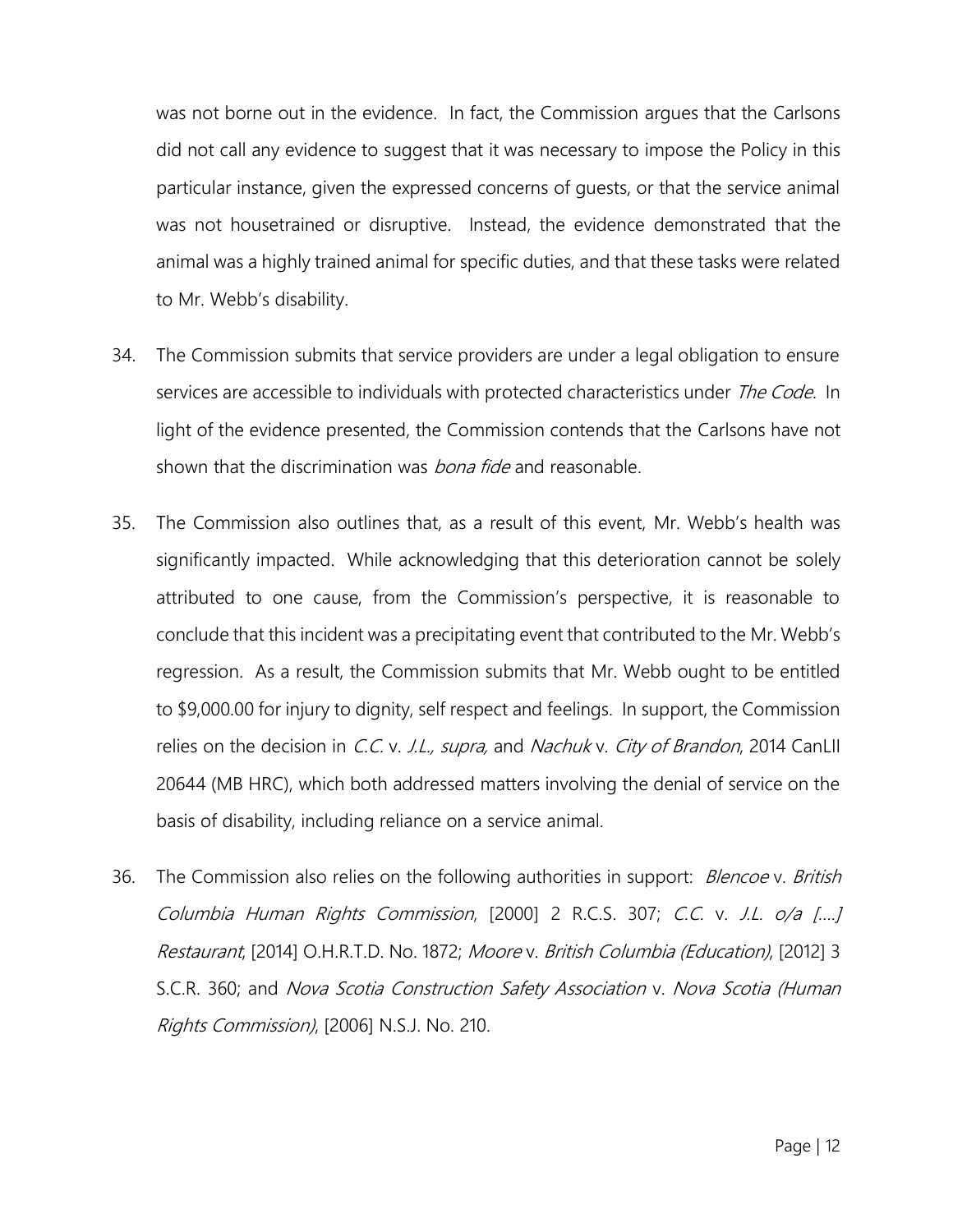#### (b) For the Complainant

- 37. Mr. Webb explains that he suffers from an "invisible disability", where the benefits of having a service animal are not self-evident. This has led to many, including the Carlsons, questioning his need for a service animal. There is still a stigma, he added, in the business community, specifically in light of the influx of "fake" or falsified identification of service animals which are readily available online. While he advises that its not his job to educate individuals how to deal with people with disabilities, it has become his role more often than he would like. In this case, Mr. Webb says that his service animal was clearly identifiable, as he was wearing a vest with markers and identifiers, and he had with him the necessary documentation in his wallet, prepared to provide the necessary proof in support, if required.
- 38. Mr. Webb's evidence was that he has stayed in dozens of hotels across Canada and the United States with his service animal, and has never before been turned away. While he added that some staff may lack training, the issue is quickly rectified with some education.
- 39. Mr. Webb submits that the restrictions that the Carlsons sought to impose on him and his service animal would have negatively impacted him and his family. Without being able to take his animal into the courtyard, he would have been unable to access the front door of his unit, and he would have been unable to fully enjoy the amenities of the resort with his wife and children.
- 40. Mr. Webb alleges that the Carlsons' conduct was such that he felt he had no choice but to walk away, as they were inflexible in their approach. From the Mr. Webb's perspective, "it felt prudent not to conduct any business with the Manigaming resort". The situation exacerbated Mr. Webb's medical condition and created an undue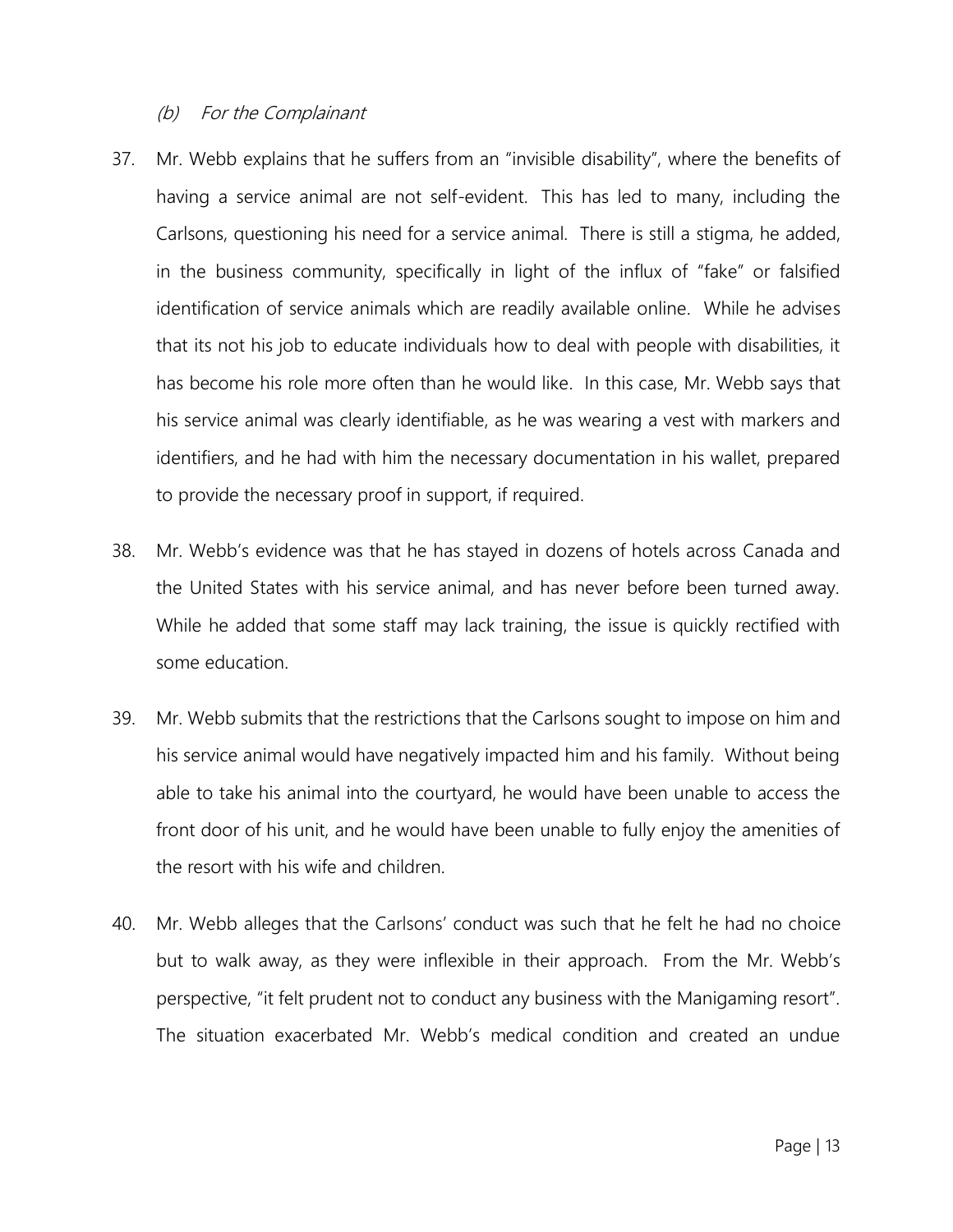hardship for him and his family. For this, Mr. Webb contends he should be appropriately compensated.

## (c) For the Respondent

- 41. The Carlsons raised three grounds in support of their position that they attempted to accommodate Mr. Webb to the point of undue hardship. The Carlsons defended their reliance on their Policy, referring to the three-step test set out in *Grismer, supra*, in which it is outlined that a respondent must demonstrate that:
	- (1) it adopted [the Policy] for a purpose or goal that is rationally connected to the function being performed;
	- (2) the [Policy] was adopted in good faith, in the belief that it was necessary for the fulfillment of the purpose or goal; and
	- (3) the [Policy] is reasonably necessary to accomplish its purpose or goal, in the sense that the defendant cannot accommodate persons with the characteristics of the claimant without incurring undue hardship. (at para. 20)
- 42. As it relates to the first prong of the test, the Carlsons claim that they adopted the Policy to provide all guests a peaceful and respectful environment. In so doing, they claim that the Policy was adopted for a purpose or goal that is rationally connected to the function being performed. Specifically, the Carlsons argue that they adopted the Policy to serve three main objectives or goals, namely:
	- a. to ensure the health and safety of guests of the resort, and specifically those suffering from allergies or other health concerns;
	- b. to guarantee the enjoyment of guests, to not be disturbed by unruly or otherwise disruptive pets; and
	- c. to protect damage to rooms and to the property by limiting costs associated with pet clean up.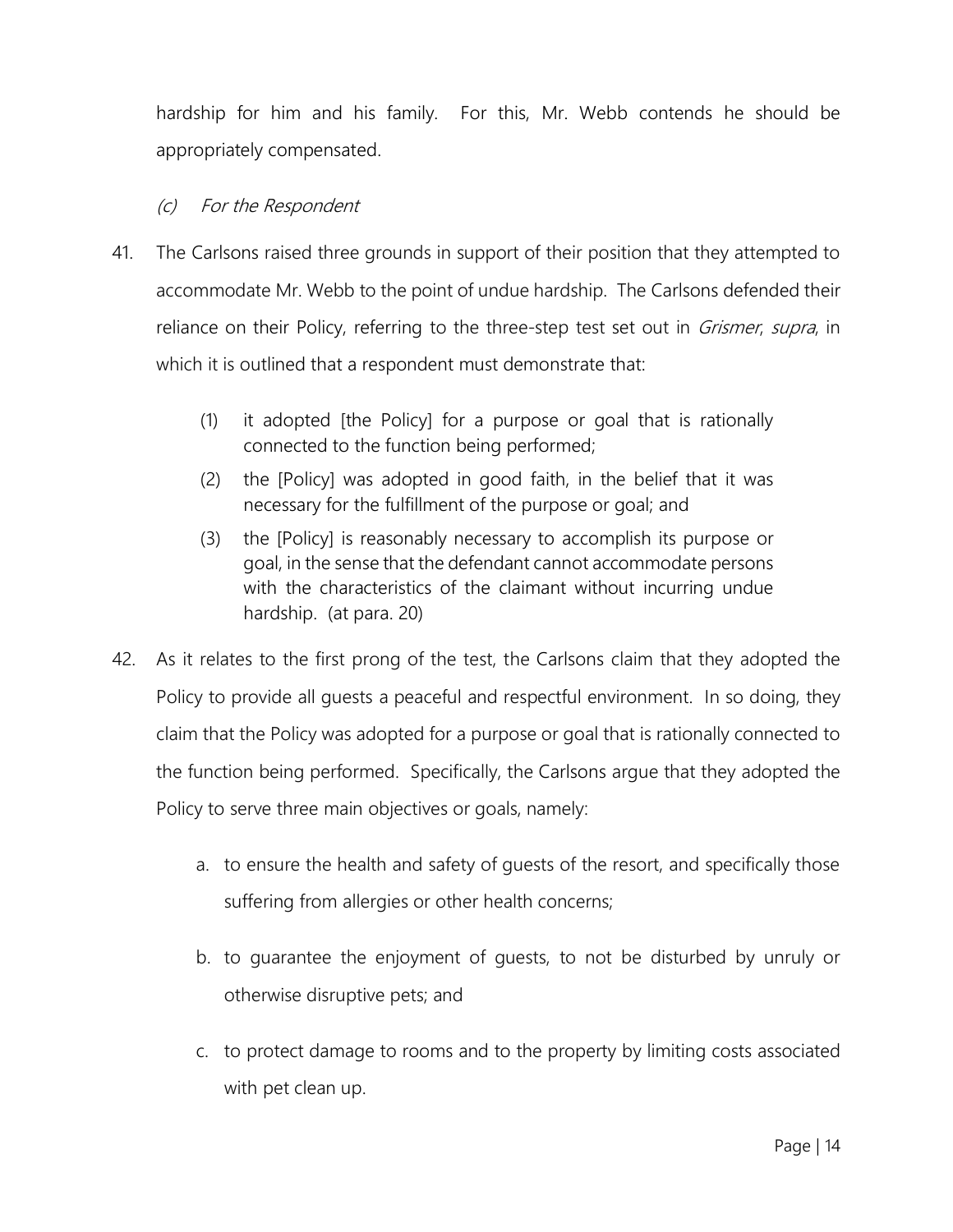- 43. Referring to the second stage of the test, the Carlsons contend that they adopted the Policy in the belief that it was necessary for the fulfillment of these purposes and goals.
- 44. As it relates to the third prong of the test, the Carlsons advise that the Policy was reasonably necessary to fulfill the purpose or goal of the Policy. The Carlsons made reasonable efforts to attempt to accommodate Mr. Webb by:
	- a. Considering moving the Webbs to another unit. This would have required evicting or displacing another guest or guests from a more expensive suite to accommodate the Webbs. In the circumstances, this was not a viable possibility.
	- b. Accommodating the Webbs, by imposing conditions on its use: that the service animal use the rear door to the unit, and not be allowed to use the courtyard of the resort. The Carlsons advise that this was reasonably necessary to ensure that a balance was struck between the rights of other guests who were attempting to enjoy their holiday safely and without disruption; to ensure the safety of the animal, who may be distracted by children and other guests who may wish to pet the animal; and to minimize the costs associated with the clean up as a result of allowing the animal on the property. While the Carlsons were prepared to pay for the cleaning of the unit, they were not prepared to absorb additional costs for the clean up of the courtyard. This would have engendered a loss of income.
	- c. Finally, when the Webbs advised that they were not prepared to accept the conditions imposed by the Carlsons, Mrs. Carlson made significant strides to attempt to find alternative accommodations for the Webbs. As it was a busy long weekend, Mrs. Webb was unable to find suitable accommodation. In the result, the Webbs were able to secure another hotel room. While it may not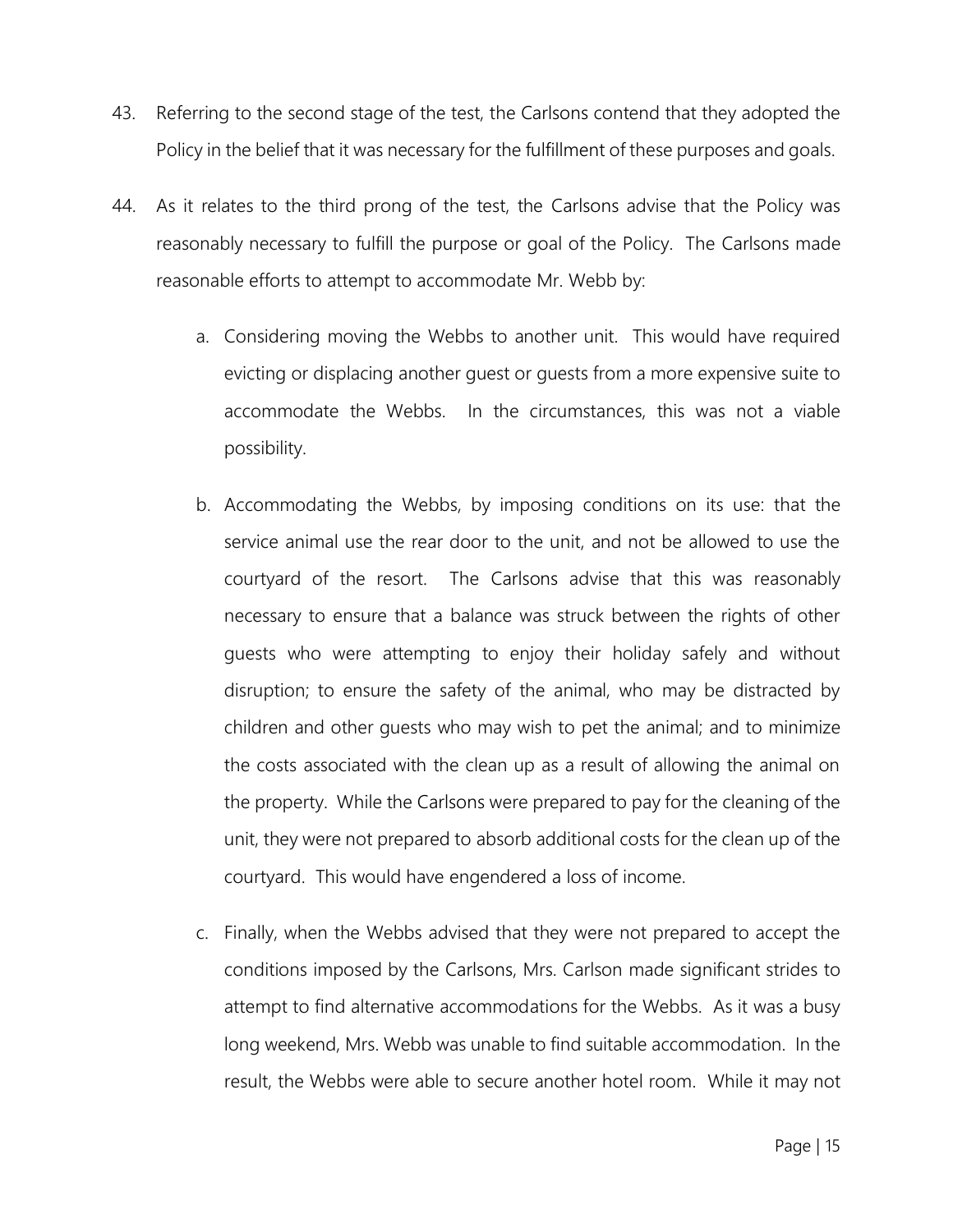have had access to the same amenities offered at the Manigaming resort, the evidence was that they had seen them around town over the weekend, and that appeared to be enjoying themselves. The Webbs were reimbursed all fees payed, and the Carlsons were unable to find a guest to occupy the unit over the course of the weekend. The Carlsons claim that they suffered a loss of revenue as a result.

- 45. For these reasons, the Carlsons submit that they attempted to accommodate Mr. Webb to the point of undue hardship. Relying on their Policy, the Carlsons submit that there was bona fide and reasonable cause for the discrimination. The Carlsons deny any breach of *The Code*, and refute that Mr. Webb should be entitled to any compensation as a result.
- 46. In the alternative, the Carlsons argue that any remedy ordered should be significantly less than the amount claimed by Mr. Webb. In support, they relied on a number of awards, involving instances where it was found that complainants had been discriminated against on the basis of their disability-related needs, such as is the case here: Brockmeyer v. [Cornerstone Housing Corp \(Cornerstone Life Lease\),](https://www.canlii.org/en/mb/mbhrc/doc/2014/2014canlii6561/2014canlii6561.html?searchUrlHash=AAAAAQAbImJyb2NrbWV5ZXIiICJodW1hbiByaWdodHMiAAAAAAE&resultIndex=1) 2014 CanLII 6561 (MB HRC); British Columbia (Public Service Employee Relations Commission) v. BCGSEU, 1999 CanLII 652 (SCC), [1999] 3 S.C.R. 3, [176 D.L.R. \(4th\) 1,](https://www.canlii.org/en/ca/scc/doc/1999/1999canlii652/1999canlii652.html) 1999 CanLII 652 (S.C.C.) (hereafter "Meiorin"); T.A. v [Manitoba](https://www.canlii.org/en/mb/mbhrc/doc/2019/2019mbhr12/2019mbhr12.html?searchUrlHash=AAAAAQBMVC5BLiBhbmQgR292ZXJubWVudCBvZiBNYW5pdG9iYSwgTWFuaXRvYmEgSnVzdGljZSwgVml0YWwgU3RhdGlzdGljcyBBZ2VuY3ksIAAAAAAB&resultIndex=1) (Justice), 2019 MBHR 12; [Gauthier](https://www.canlii.org/en/on/onhrt/doc/2019/2019hrto840/2019hrto840.html?searchUrlHash=AAAAAQAVR2F1dGhpZXIgWW9uZ2UgUGFsYWNlAAAAAAE&resultIndex=1) v. [Yonge Palace Guest House North York Centre](https://www.canlii.org/en/on/onhrt/doc/2019/2019hrto840/2019hrto840.html?searchUrlHash=AAAAAQAVR2F1dGhpZXIgWW9uZ2UgUGFsYWNlAAAAAAE&resultIndex=1), 2019 HRTO 840; [Schussler](https://www.canlii.org/en/on/onhrt/doc/2009/2009hrto2194/2009hrto2194.html?searchUrlHash=AAAAAQAVc2NodXNzbGVyIGFuZCAxNzA5MDQzAAAAAAE&resultIndex=1) v. <sup>1709043</sup> [Ontario](https://www.canlii.org/en/on/onhrt/doc/2009/2009hrto2194/2009hrto2194.html?searchUrlHash=AAAAAQAVc2NodXNzbGVyIGFuZCAxNzA5MDQzAAAAAAE&resultIndex=1), 2009 HRTO 2194; Robdrup v. [J. Werner Property Management,](https://www.canlii.org/en/on/onhrt/doc/2009/2009hrto1372/2009hrto1372.html?searchUrlHash=AAAAAQAXcm9iZHJ1cCB3ZXJuZXIgcHJvcGVydHkAAAAAAQ&resultIndex=1) 2009 HRTO 1372; [Sprague v. RioCan Empress Walk Inc.](https://www.canlii.org/en/on/onhrt/doc/2015/2015hrto942/2015hrto942.html?searchUrlHash=AAAAAQASc3ByYWd1ZSBhbmQgcmlvY2FuAAAAAAE&resultIndex=1), 2015 HRTO 942; Smolak v. 1636764 [Ontario](https://www.canlii.org/en/on/onhrt/doc/2009/2009hrto1032/2009hrto1032.html?searchUrlHash=AAAAAQASc21vbGFrIGFuZCAxNjM2NzY0AAAAAAE&resultIndex=1), 2009 HRTO 1032; P.G. v. Groupe Restaurant [Imvescor Restaurant Group Inc.](https://www.canlii.org/en/on/onhrt/doc/2016/2016hrto500/2016hrto500.html?searchUrlHash=AAAAAQAaUC5HLiBhbmQgR3JvdXBlIFJlc3RhdXJhbnQAAAAAAQ&resultIndex=1) [o/a Baton Rouge Restauran](https://www.canlii.org/en/on/onhrt/doc/2016/2016hrto500/2016hrto500.html?searchUrlHash=AAAAAQAaUC5HLiBhbmQgR3JvdXBlIFJlc3RhdXJhbnQAAAAAAQ&resultIndex=1)t, 2016 HRTO 500; and Athey v. Leonati, 1996 CanLII 183 (SCC), [1996] 3 SCR 458.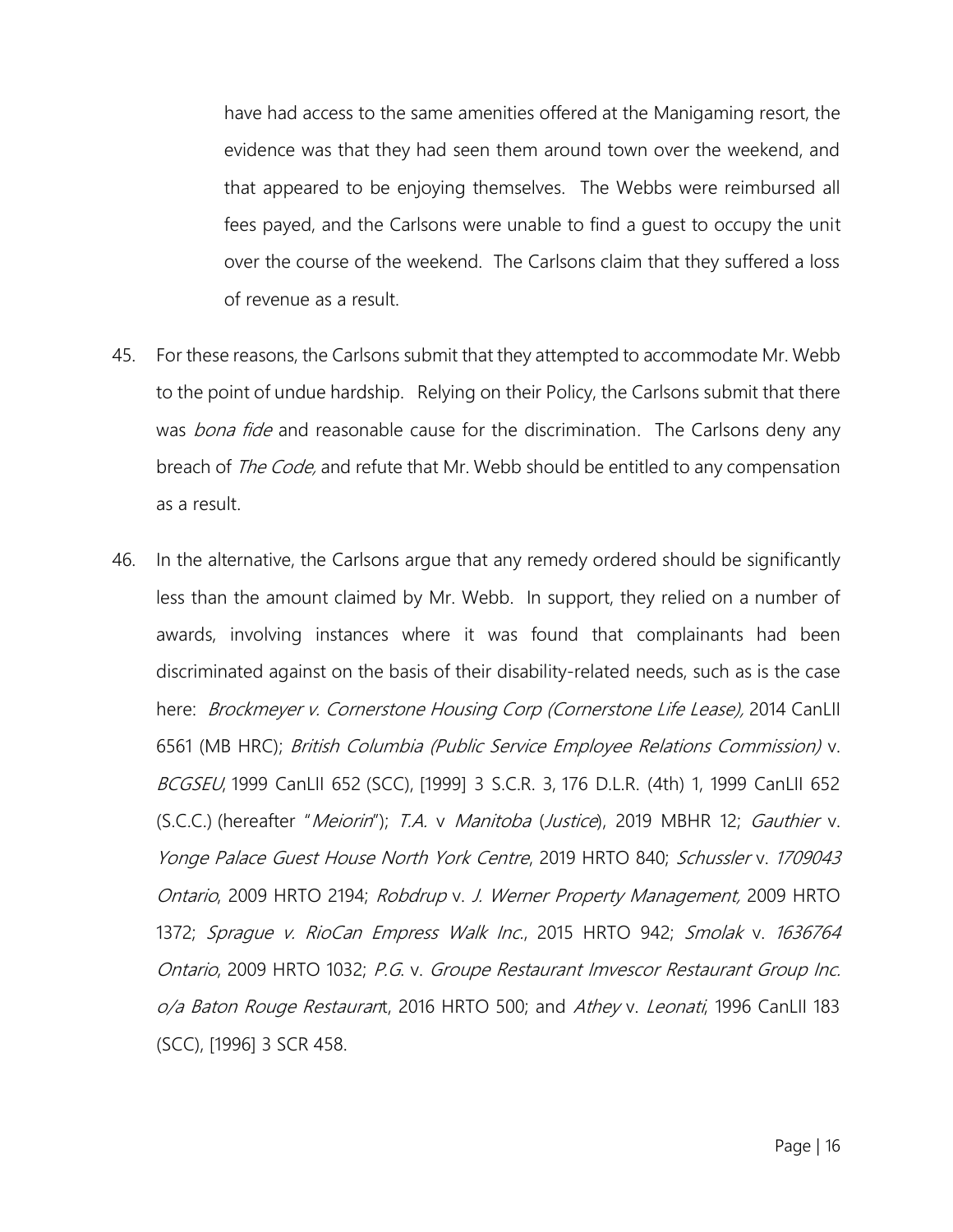V. LAW

47. The Code prohibits discrimination and harassment on the basis of a person's actual or perceived disability. Mr. Webb alleges he was discriminated against in respect of services, accommodation, etc. on the basis of a disability contrary to [section 13](https://www.canlii.org/en/nl/laws/stat/snl-2010-c-h-13.1/latest/snl-2010-c-h-13.1.html#sec11_smooth) of The Code, and his reliance on a service animal. This is prohibited by [section 13](https://www.canlii.org/en/nl/laws/stat/snl-2010-c-h-13.1/latest/snl-2010-c-h-13.1.html#sec11_smooth) of The [Code,](https://www.canlii.org/en/nl/laws/stat/snl-2010-c-h-13.1/latest/snl-2010-c-h-13.1.html) which states:

Discrimination in service, accommodation, etc.

[13\(1\)](http://web2.gov.mb.ca/laws/statutes/ccsm/h175f.php#13) No person shall discriminate with respect to any service, accommodation, facility, good, right, licence, benefit, program or privilege available or accessible to the public or to a section of the public, unless bona fide and reasonable cause exists for the discrimination.

48. Pursuant to [Section 9\(2\)](https://www.canlii.org/en/nl/laws/stat/snl-2010-c-h-13.1/latest/snl-2010-c-h-13.1.html#sec9subsec1_smooth) of *The [Code](https://www.canlii.org/en/nl/laws/stat/snl-2010-c-h-13.1/latest/snl-2010-c-h-13.1.html)*, disability is a prohibited ground of discrimination. Mr. Webb's PTSD diagnosis is a physical disability within the meaning of "disability", and his reliance on a service animal is also protected by *The Code*:

> Applicable characteristics [9\(2\)](http://web2.gov.mb.ca/laws/statutes/ccsm/h175f.php#9(2)) The applicable characteristics for the purposes of clauses (1)(b) to (d) are …

> (l) physical or mental disability or related characteristics or circumstances, including reliance on a service animal, a wheelchair, or any other remedial appliance or device;

49. A service animal is defined as follows in the *Code*:

"service animal" means an animal that has been trained to provide assistance to a person with a disability that relates to that person's disability;

- 50. The parties have also referred to *Th[e Service Animals Protection Act](https://www.canlii.org/en/mb/laws/stat/ccsm-c-s90/latest/ccsm-c-s90.html)*, C.C.S.M. c. S90, in which a "service animal" is defined as follows:
	- (a) trained to be used by a person with a disability for reasons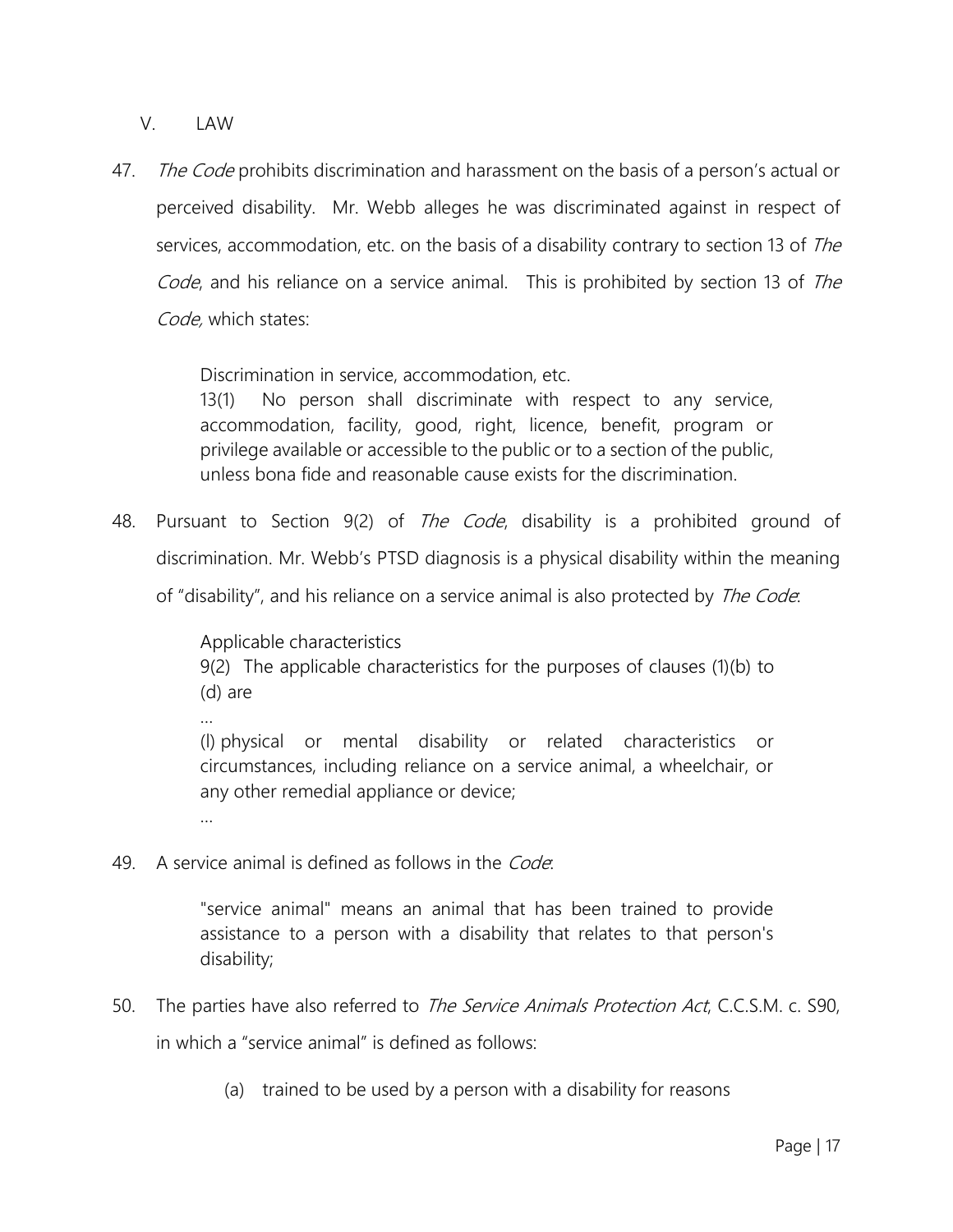relating to his or her disability;

- (b) trained to be used by a peace officer in the execution of his or her duties; or
- (c) trained to be used by a person who is authorized by a peace officer to assist peace officers in their duties.
- 51. The leading cases on the duty to accommodate in Canada are *Meiorin, supra*, and Grismer, supra. In these cases, the Supreme Court defined the duty to accommodate as having both procedural and substantive aspects.
- 52. The procedural aspect of the duty to accommodate involves making inquiries to determine the nature of a complainant's disability-related needs and to devise a solution to accommodate those needs. The substantive aspect of the duty requires a respondent to implement a solution if it is possible to do so without undue hardship. The obligations of the parties under both the procedural and substantive aspects of reasonable accommodation are mutual. The party seeking accommodation and the party with a duty to accommodate must work together cooperatively to arrive at a mutually acceptable solution.
- 53. The substantive aspect of the duty to accommodate is to provide reasonable accommodation. The Code does not require the person with a duty to accommodate to comply with the exact request of the person seeking accommodation. In *Morriseau* v. Paisley Park (2000), Manitoba Human Rights Commission Decisions, Adjudicator Suche stated:

It must be remembered, of course, that accommodation does not have to be absolute or "perfect" accommodation. Rather, by definition, it must be reasonable. It may be that there is more than one alternative available, and in that instance, the employer or service provider, as the case may be, has the right to choose which accommodation it shall offer.

54. In Council of Canadians with Disabilities v. VIA Rail Canada Inc., supra, at paragraphs 134 to 140, the Supreme Court of Canada outlined that undue hardship is a relative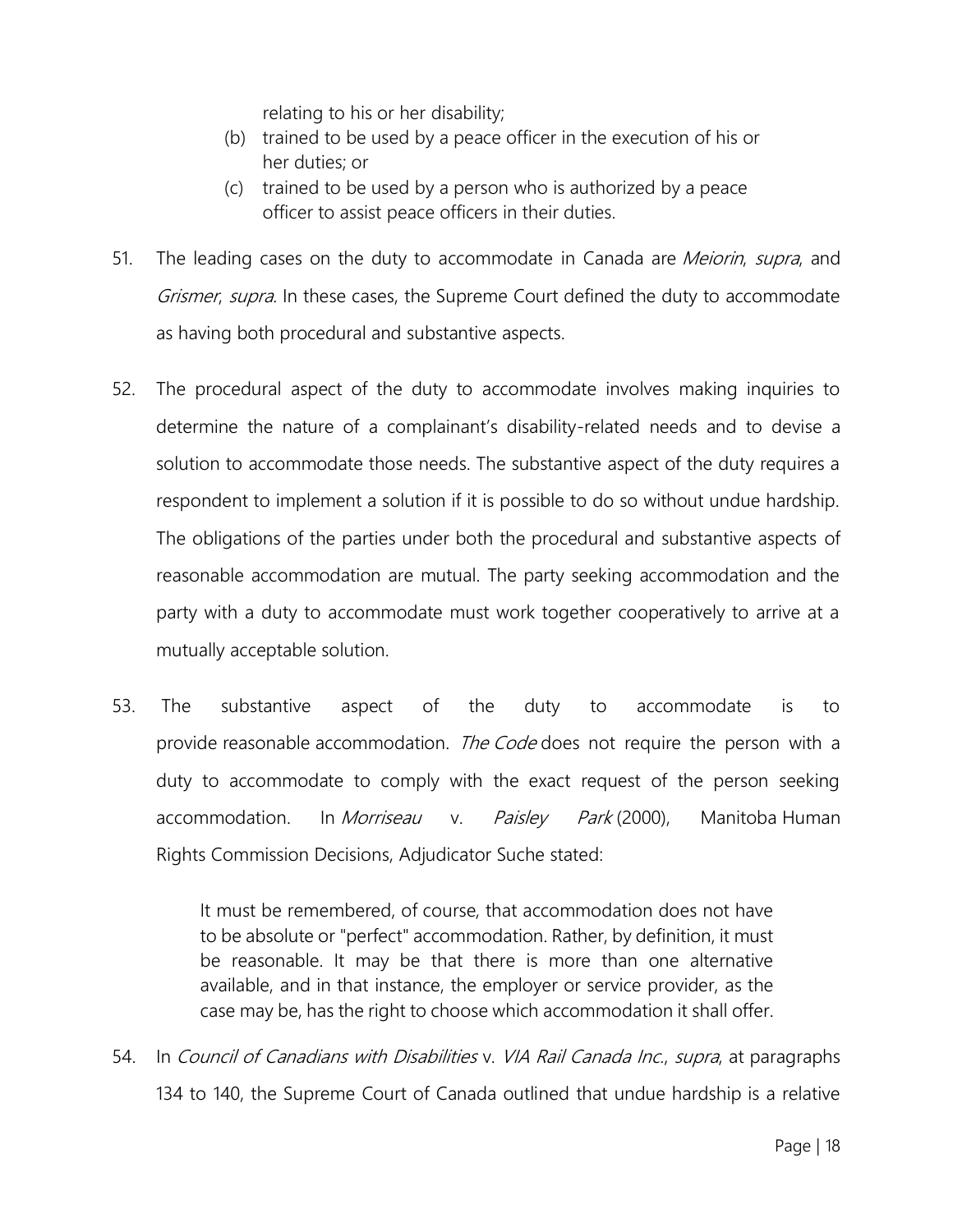concept. While the rights of persons with disabilities must not be undervalued, considerations of costs, safety and quality of service to the public must also be given due weight and "flexibility and common sense will not be disregarded."

55. In *Grismer, supra*, the Supreme Court of Canada considered whether the Superintendent of Motor Vehicles had met its duty to accommodate Mr. Grismer, who had a visual impairment. In finding that it did not, the Court said:

> "Accommodation" refers to what is required in the circumstances to avoid discrimination. Standards must be as inclusive as possible. There is more than one way to establish that the necessary level of accommodation has not been provided… Failure to accommodate may be established by evidence of arbitrariness in setting the standard, by an unreasonable refusal to provide an individual assessment, or perhaps in some other way. The ultimate issue is whether the employer or service provider has shown that it provided accommodation to the point of undue hardship. (at para. 22)

56. In concluding that Mr. Grismer was entitled to an individual assessment, the Court held that an individual assessment does not mean that the person will be entitled to the service at issue. However, the individual must be given the opportunity to demonstrate that his or her situation could be accommodated without sacrificing the legitimate goals of the organization and without incurring undue hardship. (*Grismer* at para. [44\)](https://www.canlii.org/en/ca/scc/doc/1999/1999canlii646/1999canlii646.html#par44).

VI. ANALYSIS

57. As noted earlier in this decision, in light of the Carlsons' acknowledgement that Mr. Webb has established a *prima facie* case of discrimination, the sole issue for consideration is whether the Carlsons have demonstrated, on a balance of probabilities, that *bona fide* and reasonable cause exist for the discrimination.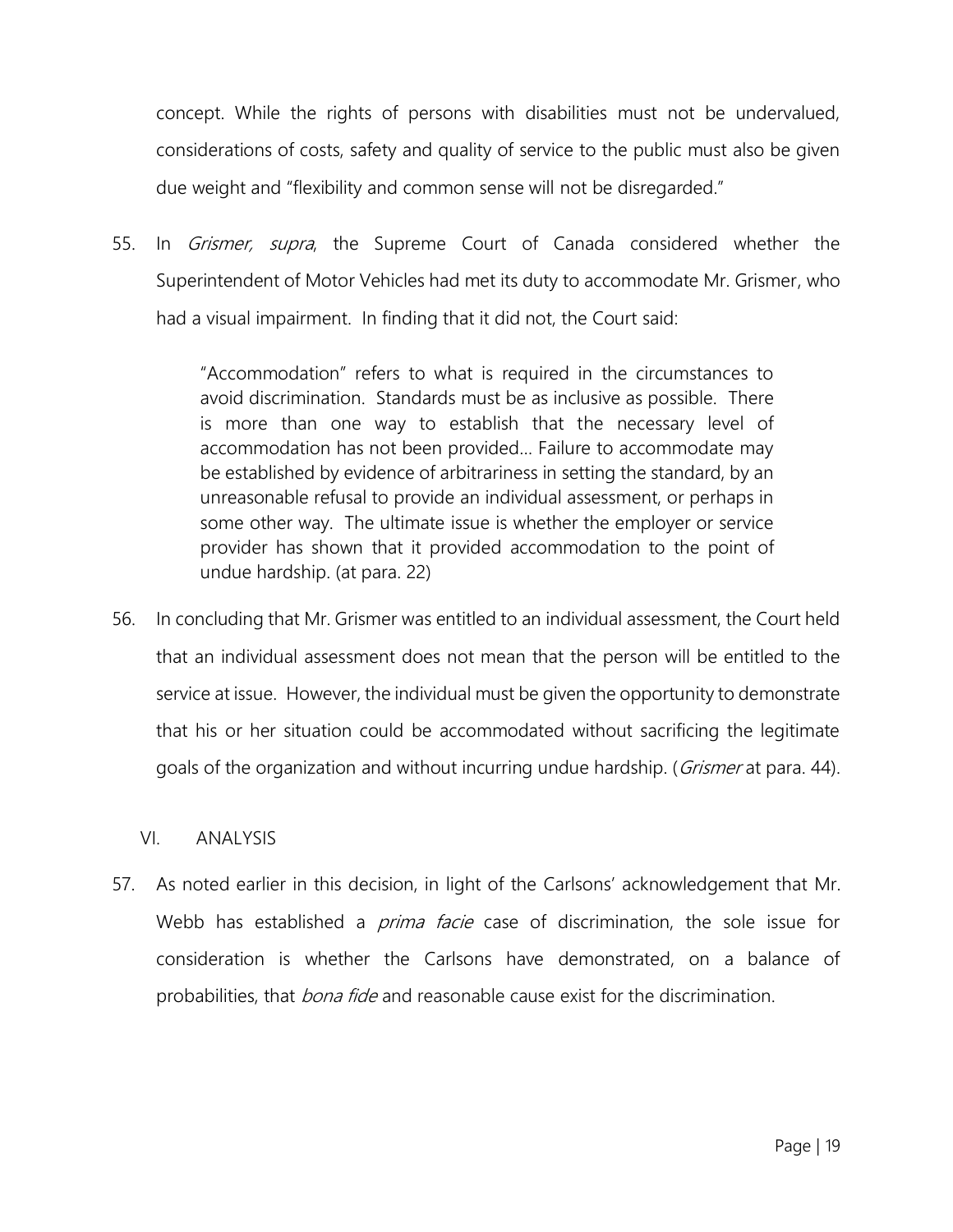- 58. In *Meiorin* and *Grismer, supra*, the Supreme Court of Canada outlined the following framework to determine whether there is a *bona fide* and reasonable justification for the Carlsons' Policy. The analysis requires me to consider if this Policy is:
	- (1) for a purpose or a goal that is rationally connected to the provision of the service;
	- (2) adopted in good faith, in the belief that it is necessary for the fulfillment of a legitimate service-related purpose or goal; and
	- (3) reasonably necessary to accomplish the legitimate service-related purposes.
- 59. In Meiorin, the Court confirmed that, once a complainant has established a prima facie case of discrimination, the burden of proof will then shift to the respondent to demonstrate that the rule or standard [here, the Policy] is a *bona fide* occupational requirement (BFOR). The Court set out the following three-step analysis for determining whether a respondent has justified the rule or standard:
	- (1) that the employer adopted the standard for a purpose rationally connected to the performance of the job;
	- (2) that the employer adopted the particular standard in an honest and good faith belief that it was necessary to the fulfilment of that legitimate workrelated purpose; and
	- (3) that the standard is reasonably necessary to the accomplishment of that legitimate work-related purpose. To show that the standard is reasonably necessary, it must be demonstrated that the respondent cannot accommodate the complainant and others adversely affected by the policy without incurring undue hardship? (at para. 54)
- 60. Although *Meiorin* was decided in the employment context, this reasoning and approach has been adopted to apply equally to other provisions of *The Code*, including section 13 relating to the provision of a service to the public. (See *Grismen*)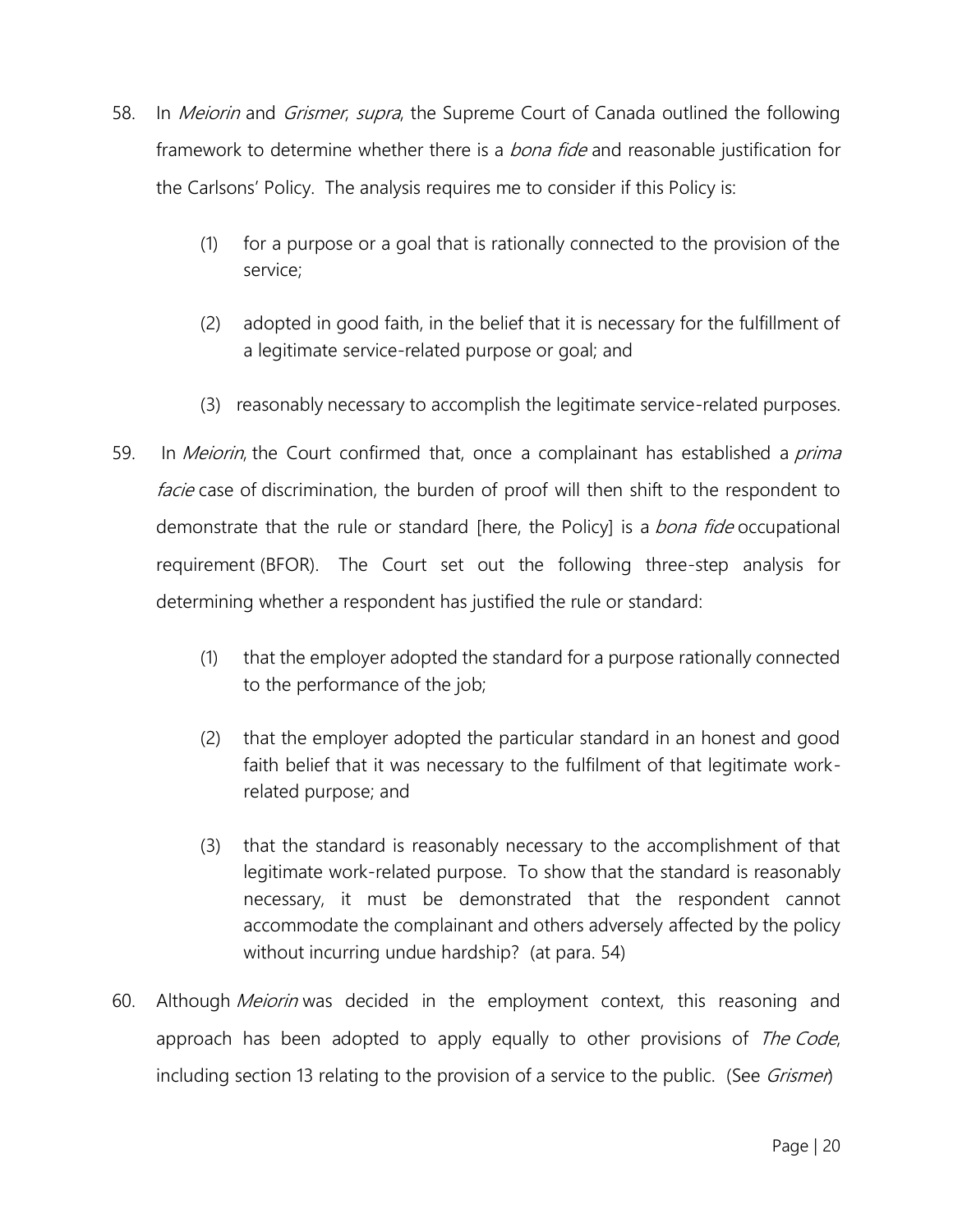Issue 1: Did the Respondent adopt the Policy for a purpose rationally connected to the provision of the service?

- 61. The Carlsons advised that they implemented their Policy to serve three distinct goals or objectives: (a) to ensure that guests have full access to the property, including shared areas such as the courtyard, without having to be concerned with their safety, incidents or allergies; (b) to protect guest rooms and their property from damage and destruction; and (c) for economic reasons, as a room where a pet it housed would require thorough cleaning afterwards, which would be cost prohibitive. The Policy was an attempt by the Carlsons to balance their need to ensure the safety and enjoyment of its quests and control expenditures. In *Meiorin*, the Court asked what the impugned standard was generally designed to achieve and concluded that the employer must demonstrate a rational connection between the general purpose for the impugned standard and the objective requirements of the job. The focus of the test for validity was on the purpose of the standard.
- 62. In this case, the focus or purpose of the Policy is the need to ensure safety and the economic viability of the resort. I find that this purpose is rationally connected to the provision of the services offered by the Carlsons.

Issue 2: Did the Respondents adopt the Policy in an honest and good-faith belief that it was required in order to ensure safety and the economic viability of its operations?

- 63. There was no evidence to suggest that the Carlsons' decision to adopt the Policy was due to considerations other than legitimate ones. The Carlsons spent a significant amount of time in their evidence outlining the reasons for their Policy, and the costs associated with cleaning up after pets. They testified that their Policy was posted on their website and was readily available.
- 64. In this case, as noted above, the focus of the Policy is the economic viability of the resort. I have already determined that this purpose is rationally connected to the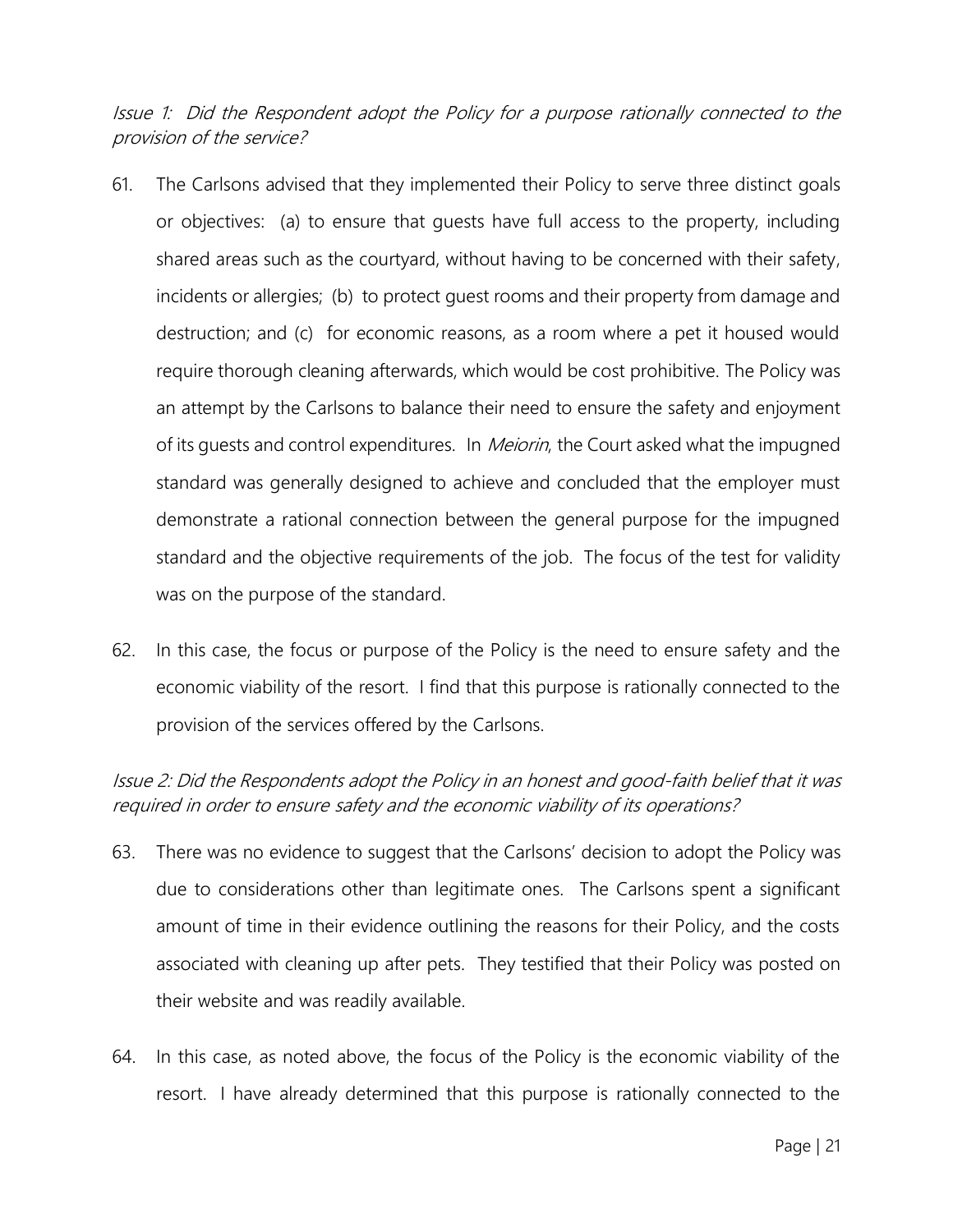provision of the service offered by the Carlsons. On the basis of the evidence presented, I conclude that its decision to adopt the Policy was honest and made in good faith, with no intention of discriminating against individuals with disability-related needs, such as Mr. Webb.

Issue 3: Is the Policy reasonably necessary to the accomplishment of the legitimate business purpose or goals, in the sense that the respondent cannot accommodate the complainant and others adversely affected by the policy without incurring undue hardship?

- 65. At the third and final stage of the test, I must determine whether the impugned Policy is reasonably necessary for the respondents to accomplish its purpose. At this step, the respondents must establish that it cannot accommodate the complainant without experiencing undue hardship. If the respondent can accommodate individual differences without incurring hardship, the standard is not justified and it will be found to be discriminatory. Put another way, to successfully demonstrate that they have met this third prong of the test, the Carlsons must show that they could not have done anything further, to the point of undue hardship, to avoid the negative impact on Mr. Webb.
- 66. In Meiorin, the Court re-affirmed the following comments of Sopinka J. in Central Okanagan School District No. 23 v. Renaud (1992), 16 C.H.R.R. D/425) to the effect that only accommodation to the point of undue hardship can be considered to be reasonable accommodation:

…[m]ore than mere negligible effort is required to satisfy the duty to accommodate. The use of the term "undue" infers that some hardship is acceptable; it is only "undue" hardship that satisfies this test. The extent to which the discriminator must go to accommodate is limited by the word "reasonable" and "short of undue hardship." These are not independent criteria but are alternate ways of expressing the same concept. What constitutes reasonable measures is a question of fact and will vary with the circumstances of the case. (at D/434)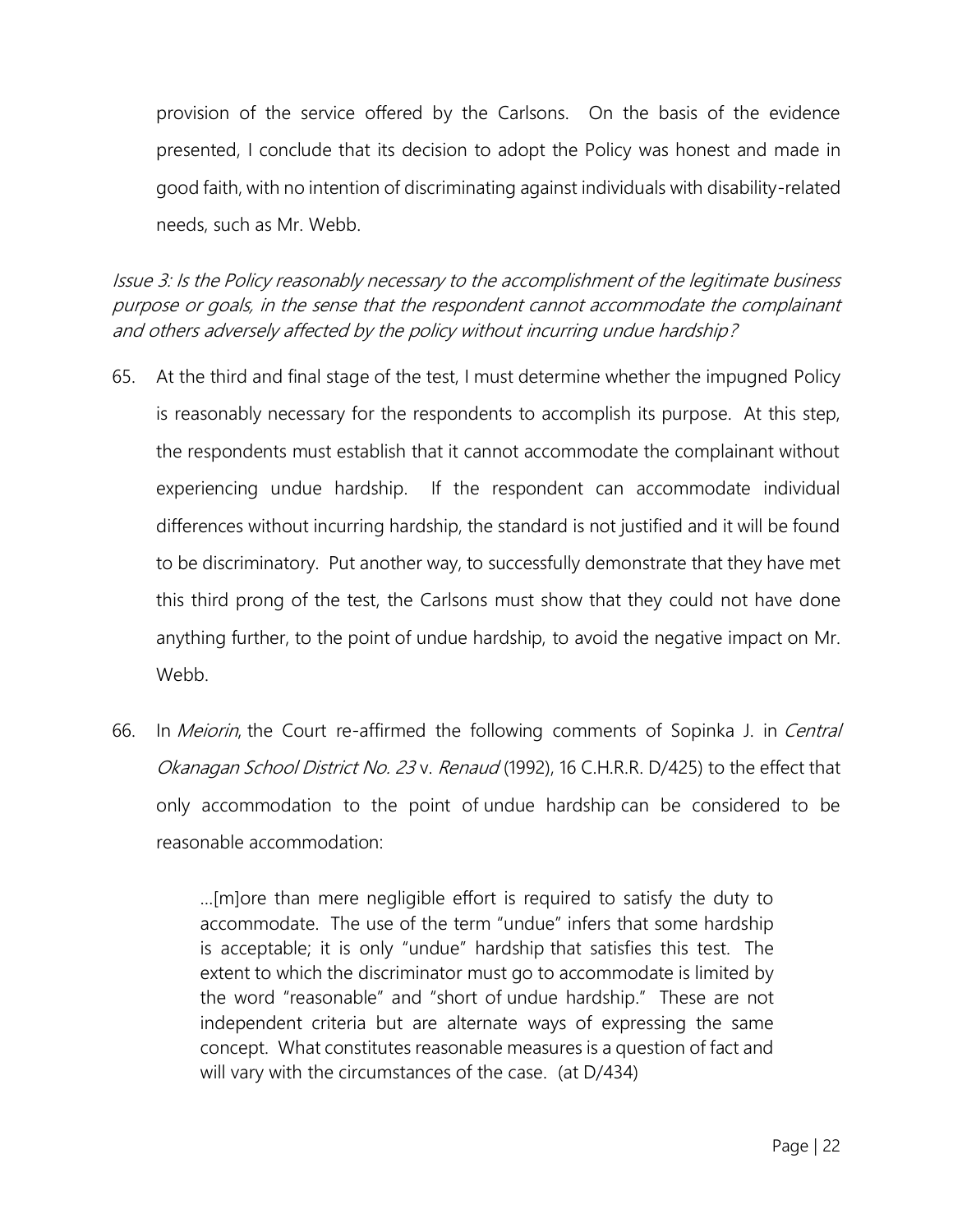- 67. The duty to accommodate to the point of undue hardship rests with the respondent to a complaint, which is rebuttable if the respondent can demonstrate that they were unable to achieve a reasonable accommodation by the unreasonable action or inaction of the complainant. The respondent bears the duty to accommodate and to initiate the accommodation process, but the process of accommodation may require the complainant to take reasonable steps to move the process forward.
- 68. The search for accommodation is a multi-party search where both the complainant and the service provider play a role; and there is a duty on the complainant to assist in the search for appropriate accommodation. A complainant also has a duty to accept accommodation proposed by a service provider, if that accommodation is reasonable in the circumstances. (per British Columbia (Public Service Employee Relations Commission, supra, at para. 54)
- 69. In considering whether the Carlsons attempted to accommodate Mr. Webb to the point of undue hardship, I have considered the evidence of the Webbs, that the Carlsons did not provide any alternative to the requirements which they sought to impose in exchange for staying at the resort (ie. that the service animal neither be in the courtyard, nor enter the suite through the courtyard; that if the animal was disruptive, the Webbs would be asked to leave the hotel; and that the animal not be left unattended). I accept the evidence from Mr. Webb that these conditions were unreasonable and would have unduly denied them enjoyment of the shared amenities available at the resort.
- 70. I have considered the Carlsons' countervailing position that the Webbs did not request an accommodation in advance of attending the Resort, and I accept the Carlsons evidence that, had they known in advance, they could have anticipated and ensured that the Webbs would have been placed in more suitable accommodation. Further, I accept the Carlsons' evidence that the Webbs did not suggest alternatives to the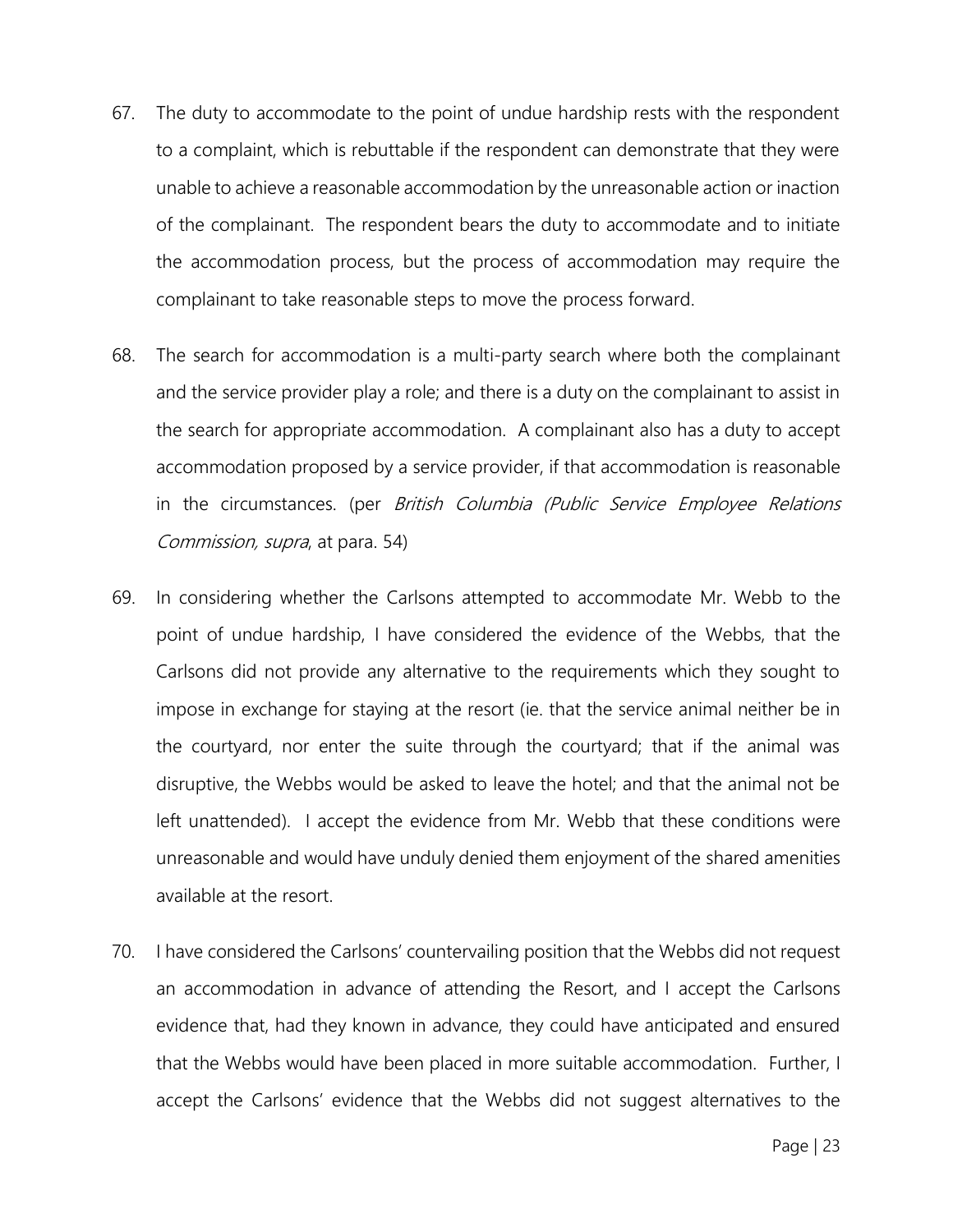proposed conditions. Finally, I have considered that, once the accommodation was not accepted by Mr. Webb, the Carlsons attempted to find alternative accommodation for the Webbs.

- 71. In the circumstances of this case, the Carlsons contend that they discharged their duty to accommodate because Mr. Webb did not accept the accommodation it proposed. The Carlsons contend that they attempted to accommodate, but that these efforts were not reciprocated by Mr. Webb.
- 72. I disagree. I consider the Carlsons' reaction and their proposed accommodation to be reflexive, rather than considered. The Carlsons' own evidence was that they did not undertake a balancing assessment of considering that Spencer was a service animal, and not a "pet", which is a critical distinction. The Carlsons had an obligation to weigh their concerns with pets generally with Mr. Webb's specific disability-related needs and his request to be treated no better or worse than any other guest staying at the resort. The Carlsons also had an obligation to consider the impact of their Policy via-a-vis their obligation to ensure that services are accessible to individuals with protected characteristics under The Code.
- 73. Mr. Webb's evidence was that he urged the Carlsons to consult someone before insisting that they be accommodated on very strict conditions. They did not do so. Mr. Webb's evidence was also that the animal was clearly identifiable as a service animal: a fact that was not disputed by the Carlsons. If they were uninformed about service animals, as they intimated in their evidence, as a service provider, the Carlsons ought to have made further inquiries, specifically to address their concerns that it was not their responsibility to ensure the safety, care or supervision of the animal, and that any disturbances, incidents or disruptions could properly be addressed with the owner.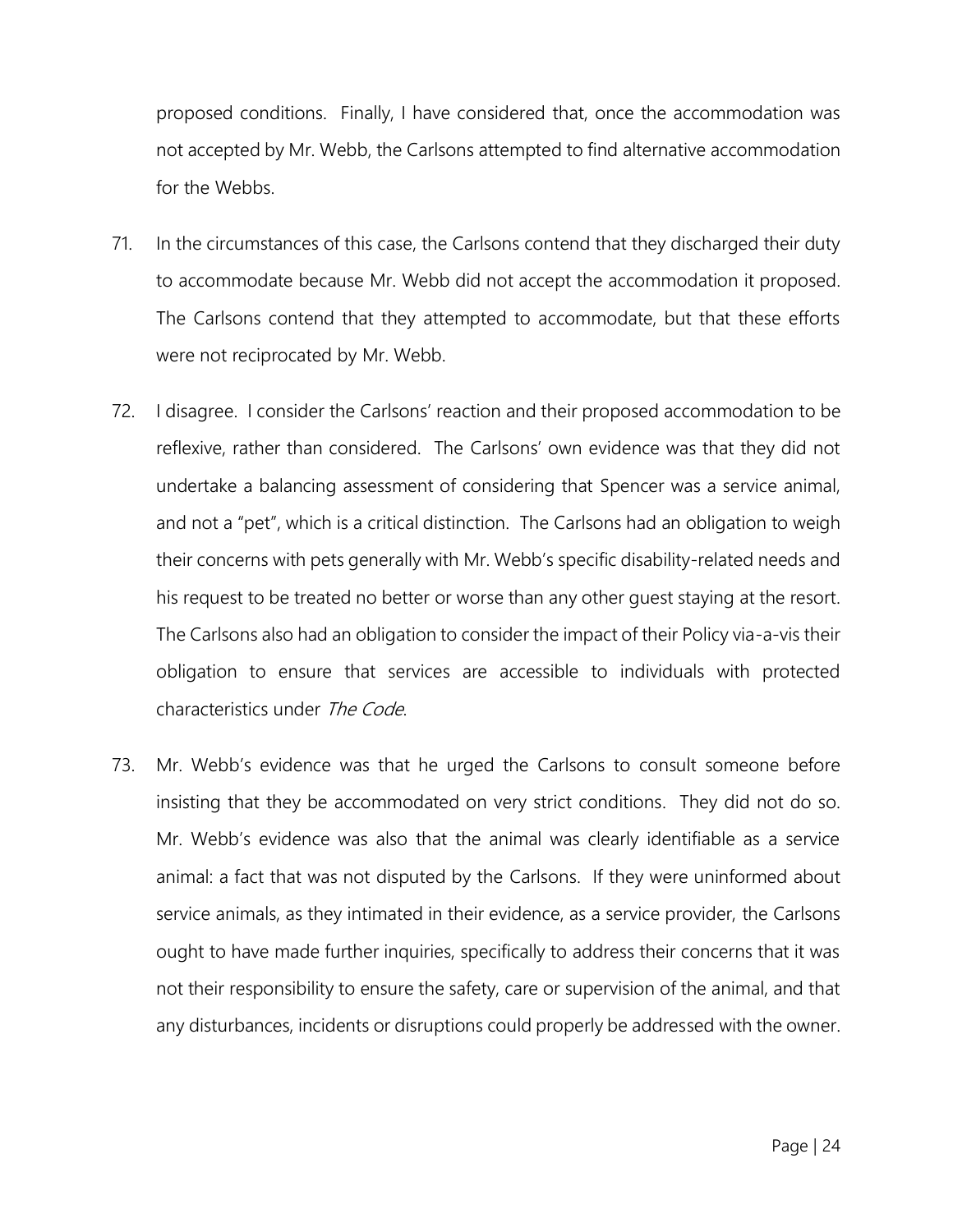- 74. Accordingly, while I accept that the Carlsons raised legitimate issues with animals on the resort generally, they failed to undertake a balancing analysis to at least ascertain whether there were other options to the accommodation that they proposed to Mr. Webb, which I find would have unduly restricted him from fully enjoying the property as other guests of the resort. I do not believe that the Carlsons considered the Policy or proposed an accommodation that took into account their obligation, as service providers, to ensure that their resort was accessible to Mr. Webb, who was accompanied by a service animal as a result of his disability.
- 75. While the Carlsons candidly admitted that this process has enlightened them on the issues surrounding service animals, they stopped short of suggesting that they had done anything inappropriate in this case.
- 76. I have determined that, on the facts presented, the Carlsons proposed an alternative that did not factor in consideration of the issues raised by Mr. Webb, namely that the animal accompanying him was a service animal, highly trained to focus on Mr. Webb's particular needs, and to behave appropriately in public places. In the event that the animal was to misbehave, there are protocols to address these types of issues. The Carlsons had a responsibility to consider Mr. Webb's specific request, that they be accommodated in the suite that they had reserved, with unrestricted access to the facilities, and to generally be treated no better or worse than other guests staying at the Manigaming resort.
- 77. The proposed accommodation would have effectively denied Mr. Webb enjoyment of the resort's amenities and would have denied him the opportunity of spending time with his wife and family. On the facts of this case, I do not accept that the Carlsons' proposed accommodation was "reasonable in all the circumstances".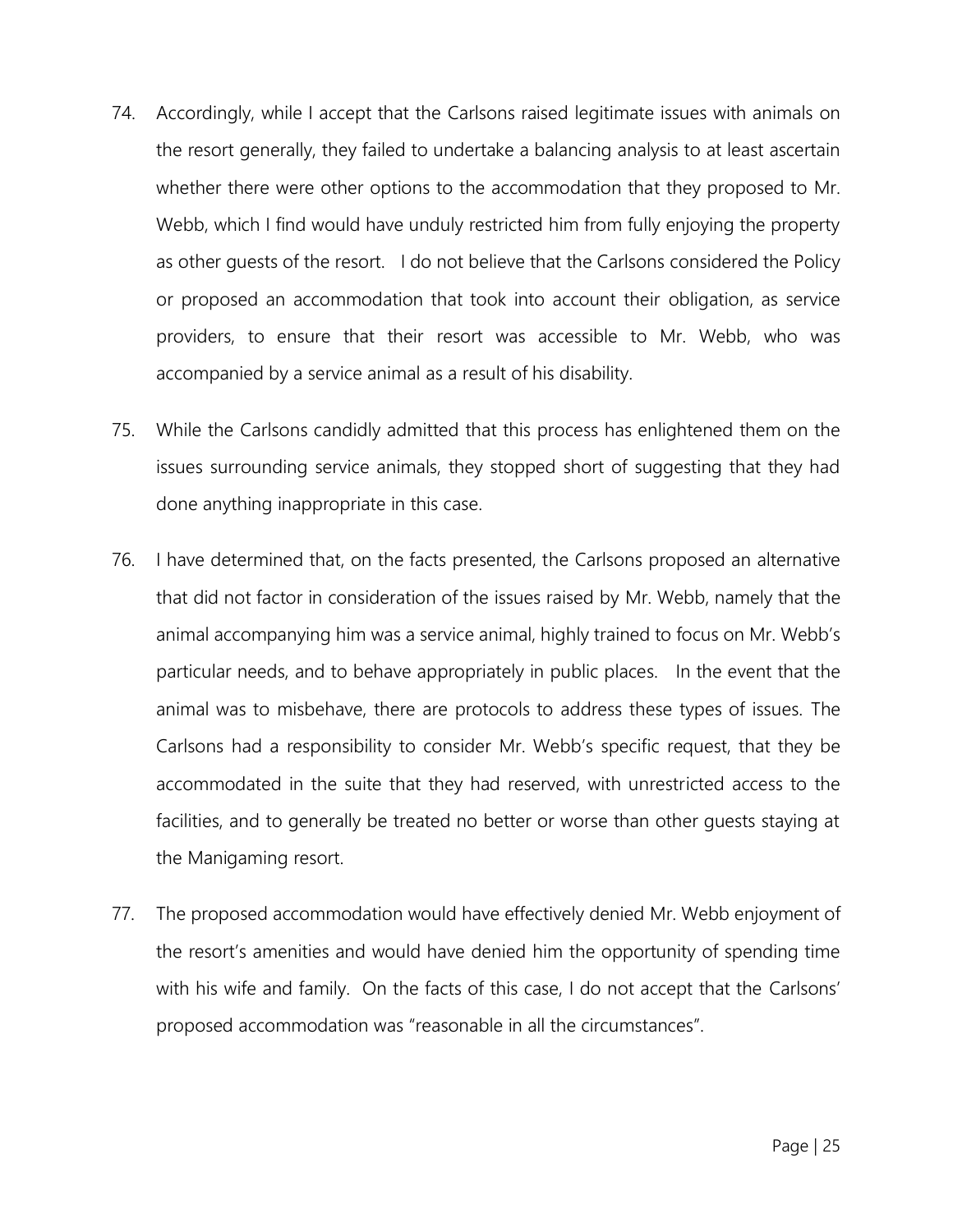- 78. On the whole, I am not satisfied that the Carlsons have established the third component for establishing a BFOR. The Carlsons could have implemented an alternative approach that would have met their legitimate needs and would not have discriminated against Mr. Webb if they had made additional inquiries and satisfied themselves that the service animal was highly trained to focus on Mr. Webb's needs, and to behave appropriately in public places.
- 79. On the basis of the facts presented, I have concluded that the Carlsons did not attempt to accommodate Mr. Webb to the point of undue hardship.

VII. REMEDY

- 80. The authority to remedy discrimination is set out in Section 43(2)(c) of *The Code*, which authorizes an adjudicator to compensate a party adversely affected by a contravention of *The Code* damages in such amount as the adjudicator considers just and appropriate for injury to dignity, feelings or self-respect.
- 81. The Commission's counsel requests general damages for loss of dignity in the amount of \$9,000.00. The Commission argues that this type of award is justified because the Complainant was devastated; his vacation ruined; and he suffered a significant setback in treatment as a result. Counsel submits other cases involving discrimination in the provision of services on the basis of disability, including reliance on a service animal, and noted that a range there emerges between \$5,000 and \$15,000. The Commission also points to the Manitoba decision in Nachuk v City of Brandon, 2014 CanLII 20644 (MB HRC), involving similar facts, where a settlement of \$5,500 was not deemed to be reasonable by the adjudicator.
- 82. The Carlsons took exception to the amount requested by the Commission, noting that many of the decisions on which they relied were far greater and important breaches of *The Code*. It was also pointed out that *Nachuk* involved police officers, who were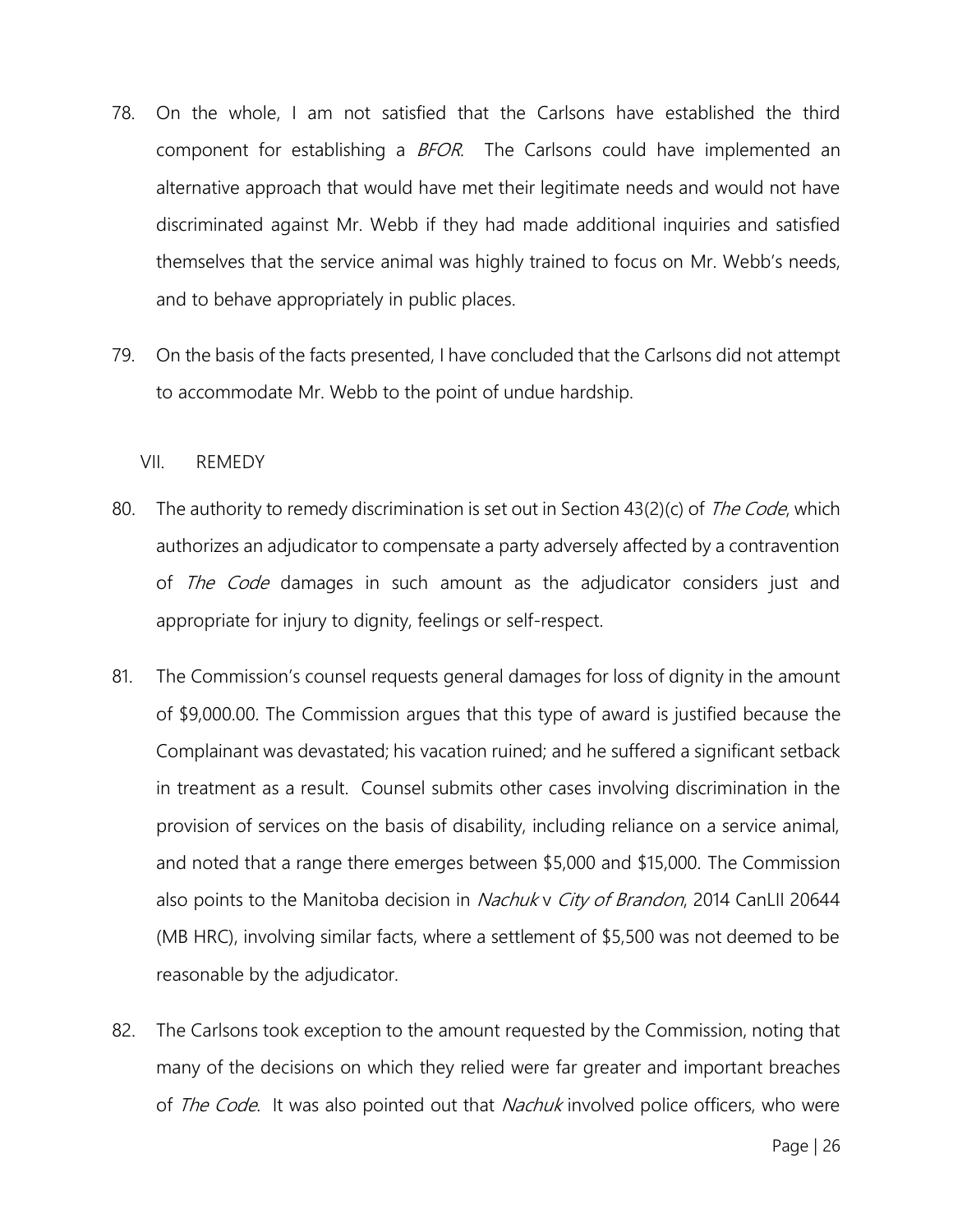employees of the City of Brandon. The Carlsons urged me to consider the decision in Sprague v. RioCan Empress Walk Inc., 2015 HRTO 942, in which the Tribunal awarded \$1,000.00 to the complainant, who had been denied service on the basis of disability, including reliance on a service animal.

83. In *Nachuk, supra*, Adjudicator Manning quoted from the decision of Adjudicator Peltz in Budge v. Thorvaldson Care Homes Ltd, dated March 2002 (found online at www.manitobahumanrights.ca/decisions.html):

> Although damage awards in human rights cases historically were small in size, they have become progressively more substantial in recent years. It is now a principle of human rights damage assessments that damage awards ought not be minimal, but ought to provide true compensation other than in exceptional circumstances for two reasons. First, it is necessary to do this to meet the objective or restitution . . . Second, it is necessary to give true compensation to a complainant to meet the broader policy objectives of the [Code.](https://www.canlii.org/en/mb/laws/stat/ccsm-c-h175/latest/ccsm-c-h175.html) It is important that damage awards not trivialize or diminish respect for the public policy declared in the [Code.](https://www.canlii.org/en/mb/laws/stat/ccsm-c-h175/latest/ccsm-c-h175.html) Cameron v. Nel-Gor Castle Nursing Home (1984) 5 C.H.R.R. D/2170, approved in Miller, a 1995 decision cited earlier at para. 201,

- 84. The goal of a remedial order in a human right context is, to the extent possible, to make whole the victim of the discriminatory practice, having regard to the entire factual context provided. In this way, rather than being punitive, the remedy should seek to place the victim of the discrimination back in the position they would have been but for the discrimination.
- 85. In *Groupe Restaurants, supra*, the Board quoted from the decision in *Arunchalam* v. Best Buy Canada, 2010 HRTO 1880, which authority has been accepted in Manitoba. In Arunchalam, the Tribunal summarized some of the considerations relevant to an assessment of damages at paragraphs 52 to 54: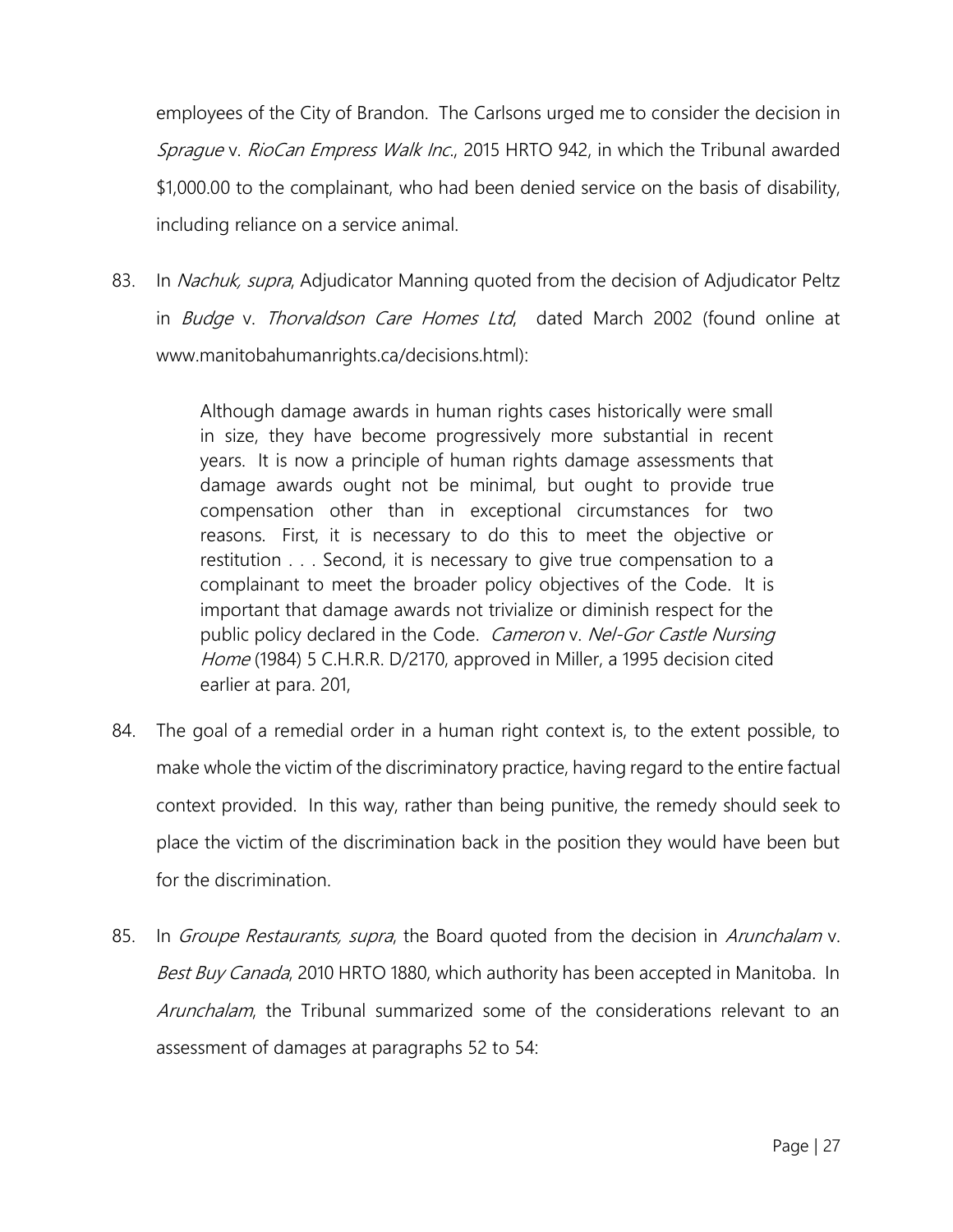The Tribunal's jurisprudence over the two years since the new damages provision took effect has primarily applied two criteria in making the global evaluation of the appropriate damages for injury to dignity, feelings and self-respect: the objective seriousness of the conduct and the effect on the particular applicant who experienced discrimination: see, in particular, *Seguin v. Great Blue Heron Charity Casino*, 2009 HRTO [940](https://www.canlii.org/en/on/onhrt/doc/2009/2009hrto940/2009hrto940.html) at para. [16.](https://www.canlii.org/en/on/onhrt/doc/2009/2009hrto940/2009hrto940.html#par16)

The first criterion recognizes that injury to dignity, feelings, and selfrespect is generally more serious depending, objectively, upon what occurred. For example, dismissal from employment for discriminatory reasons usually affects dignity more than a comment made on one occasion. Losing long-term employment because of discrimination is typically more harmful than losing a new job. The more prolonged, hurtful, and serious harassing comments are, the greater the injury to dignity, feelings and self-respect.

The second criterion recognizes the applicant's particular experience in response to the discrimination. Damages will be generally at the high end of the relevant range when the applicant has experienced particular emotional difficulties as a result of the event, and when his or her particular circumstances make the effects particularly serious. Some of the relevant considerations in relation to this factor are discussed in Sanford v. Koop, [2005 HRTO 53](https://www.canlii.org/en/on/onhrt/doc/2005/2005hrto53/2005hrto53.html) at paras. [34-38.](https://www.canlii.org/en/on/onhrt/doc/2005/2005hrto53/2005hrto53.html#par34)

- 86. The non-exhaustive list of relevant considerations discussed in *Sanford* v. Koop are: humiliation experienced by the complainant; hurt feelings; loss of self-respect, dignity, self-esteem, confidence; the experience of victimization and; the seriousness, frequency and duration of the offensive treatment.
- 87. I accept the evidence presented that Mr. Webb experienced significant mental and emotional distress and a setback in his treatment as a result of this experience. I am also satisfied on the evidence that in and around the time of the incident, Mr. Webb was dealing with complex mental health challenges, and that this incident alone cannot be attributed to Mr. Webb's decline. However, it is reasonable for me to conclude, on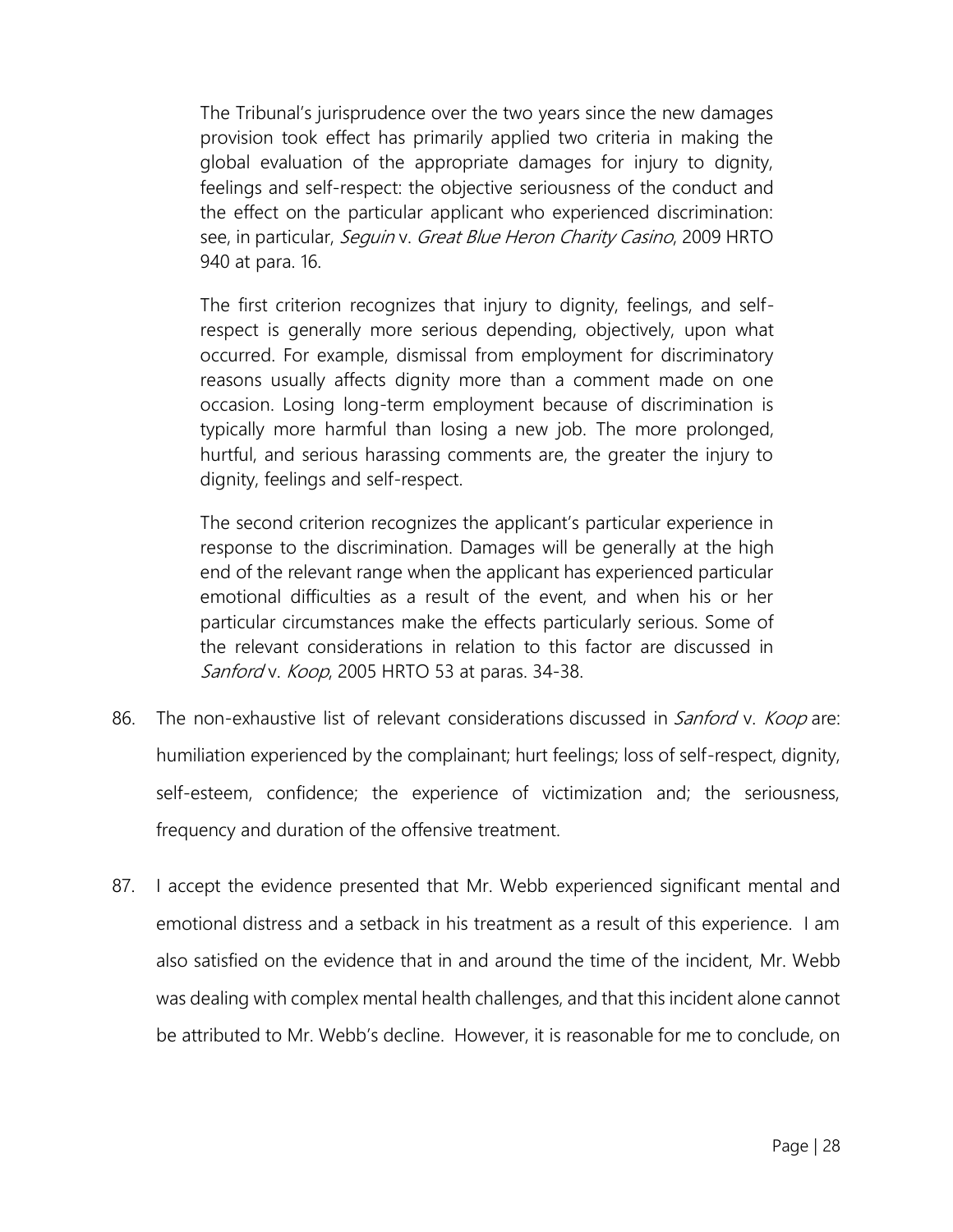the uncontested evidence presented, that the interaction and denial of service exacerbated his pre-existing medical condition.

- 88. The Carlsons pointed out that they are no longer the owners of the Manigaming Resort, and that there can be no further breaches as a result. I have already determined that Mr. Webb suffered harm as a result of this interaction. To accept the Carlsons suggestion that they should be less responsible as they are no longer proprietors would minimize the harm that was experienced by Mr. Webb, and his experience of discrimination.
- 89. Notwithstanding, I believe that it is worth noting that the Carlsons were genuine in their evidence that, with additional information, and knowing what they know today about service animals, they may have acted differently. They willingly accepted (albeit at the conclusion of the evidence) that Mr. Webb had met a *prima facie* case of discrimination on the facts presented. Although, it must also be added that the Carlsons mounted a defence predicated on defending their actions and denying that they did anything that would constitute a breach of The Code.
- 90. In arriving at a just award under section 43(2)(c) of *The Code*, I have considered the cases provided to me for consideration, and specifically those involving a denial of service. I agree with the submissions of the Carlsons that distinctions must be drawn between this case and *Nachuk*, which also involved the denial of service for an individual with a disability reliant on a service animal. Nachuk involved police officers of the City of Brandon who threatened an individual with incarceration if he did not leave the establishment. The complainant, who was out in public for the first time in two years, was accompanied by his service animal for similar reasons as in the present case, and suffered a significant relapse as a result. In determining that a settlement of \$5,500.00 was insufficient, Adjudicator Manning considered that this matter involved police officers expected to uphold the *Code*, and that veiled threats of incarceration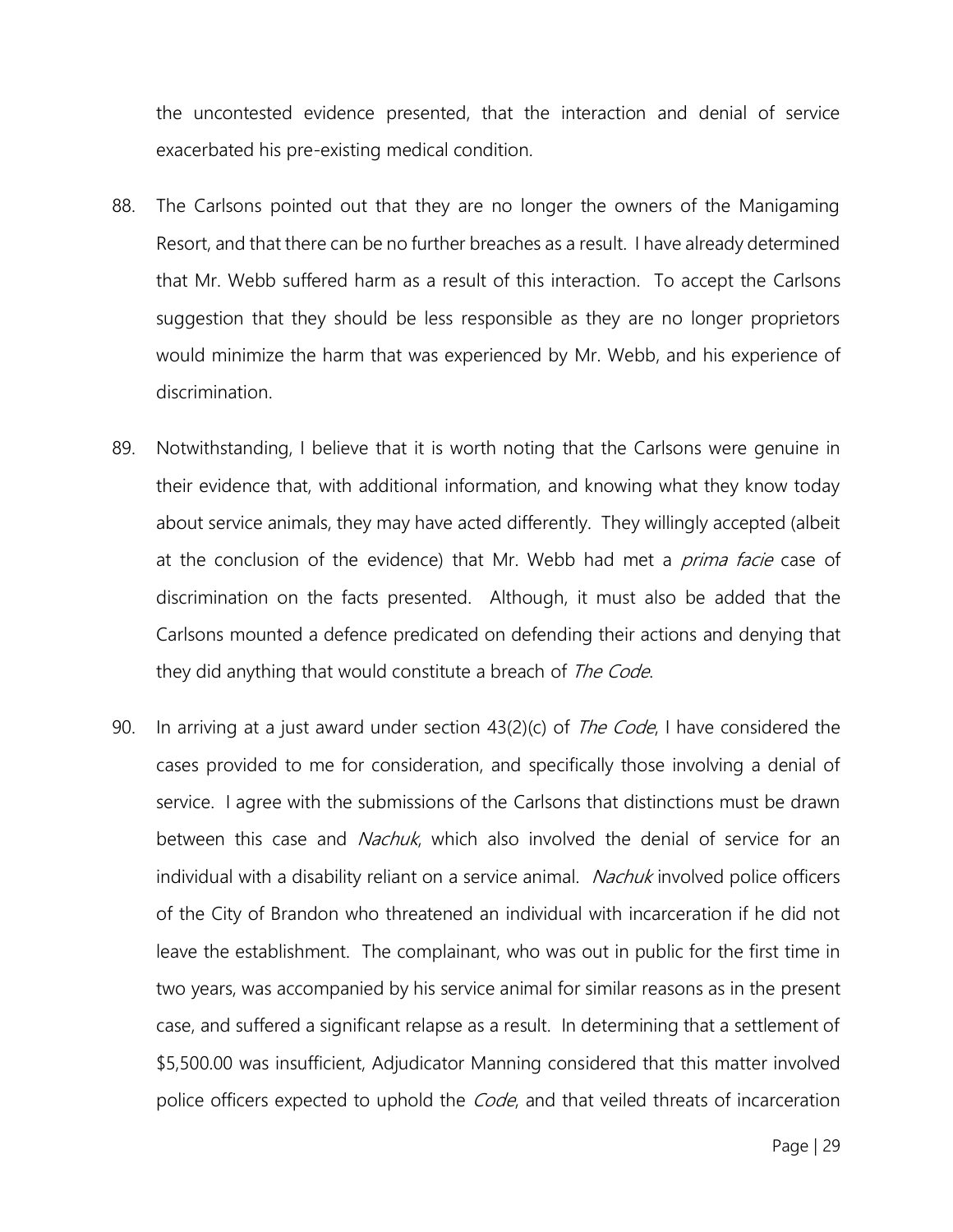further exacerbated the matter. Further, being escorted from the public premise was considered to be especially degrading for the complainant.

- 91. I do not find that the facts here rise to the same level of severity and demand the same remedy as discussed in *Nachuk*, involving police officers acting in execution of duty. The Commission relied in large part on *Nachuk* in support of their request for \$9,000.00, noting that Adjudicator Manning had found a settlement amount of \$5,500.00 to be insufficient.
- 92. I have reviewed the other decisions provided by Counsel for the Commission and the Carlsons. I have found the facts of those cases to be generally distinguishable from this case, but I have gleaned that the awards involving the denial of service to individuals reliant on service animals are generally related to the denial of service in restaurants or other establishments, and range from \$500.00 to \$15,000.00, depending on the number of denials of service in question and the severity of the encounter. In Sprague v. RioCan Empress Walk Inc., [2015 HRTO 942,](https://www.canlii.org/en/on/onhrt/doc/2015/2015hrto942/2015hrto942.html) the Tribunal undertook a review of jurisprudence in awarding damages for injury to feelings, dignity and self-respect in cases that involve services animals or dogs, or quide dogs (see Schusslerv. 1709043 Ontario, [2009 HRTO 2194](https://www.canlii.org/en/on/onhrt/doc/2009/2009hrto2194/2009hrto2194.html) (\$500.00); Smolak v. 1636764 Ontario, [2009 HRTO](https://www.canlii.org/en/on/onhrt/doc/2009/2009hrto1032/2009hrto1032.html)  [1032](https://www.canlii.org/en/on/onhrt/doc/2009/2009hrto1032/2009hrto1032.html) (\$2,000.00); Hill v. Bani-Ahmad, [2014 HRTO 937](https://www.canlii.org/en/on/onhrt/doc/2014/2014hrto937/2014hrto937.html) (\$5,000.00); Bourdeau v. Kingston Bazar, [2012 HRTO 393](https://www.canlii.org/en/on/onhrt/doc/2012/2012hrto393/2012hrto393.html) (\$15,000.00); Sweet v. 1790907 Ontario Inc. o/a Kanda Sushi, [2015 HRTO 433](https://www.canlii.org/en/on/onhrt/doc/2015/2015hrto433/2015hrto433.html) (\$2,500.00).
- 93. I have also considered other cases provided to me, including *Gauthier, supra*, in which the complainant was denied the opportunity to stay in a hotel because he was accompanied by a service animal. In that case, the complainant and his spouse had travelled eight hours and arrived in Toronto for the first time for the purpose of attending their niece's wedding. As a result of the denial of service, the complainant was required to find alternative accommodation in a city with which he was unfamiliar,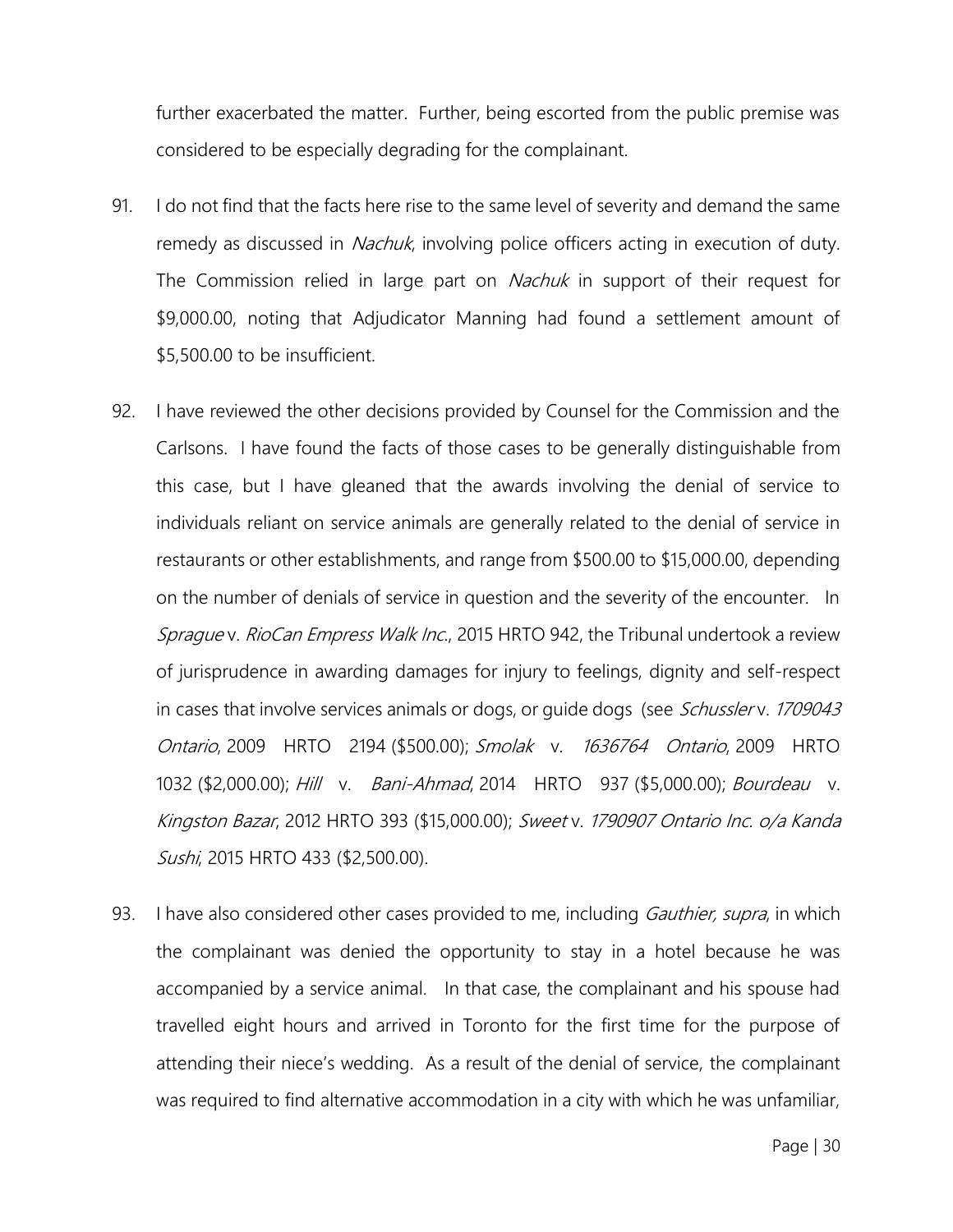two and a half hours before the ceremony. The respondent did not file a response and did not participate in the process. The Tribunal concluded that the incident would have caused significant stress for the complainant and ordered the respondent to pay \$5,000.00 as monetary compensation for injury to the complainant's dignity, feelings and self-respect.

- 94. While there are some similarities between *Gauthier* and this case, there are also clear distinctions. In *Gauthier*, there was a blanket denial of accommodation, without any discussion of possible accommodation; the respondent neither filed a response, nor corresponded with the Tribunal in setting out its position; and, while there was evidence of the significant stress and hardship imposed on the complainant as a result of the denial, there was limited evidence of degradation of the health of the complainant.
- 95. The adjudication panel has the ability to consider the actions of the complainant, and whether those actions have the effect of reducing the injury to dignity, feelings and self-respect. As noted above, as the dispute between Mr. Webb and the Carlsons progressed, Mr. Webb acknowledged that he was frustrated, and perhaps even angry. He acknowledged that he did not offer an alternative accommodation, as he was only looking for what he had already been promised – access to the suite previously reserved. When it became clear that it was not going to be available to Mr. Webb unless he accepted unreasonable conditions, he decided to cancel the reservation and determined that he would not conduct any business with the Manigaming. Mr. Webb testified that he is often queried about his reliance on a service animal, which he finds frustrating. This experience would have been no different for him, and it is understandable that he would have expressed some frustration. I do not believe that Mr. Webb's right to a reasonable accommodation was contingent on his being wellmannered.